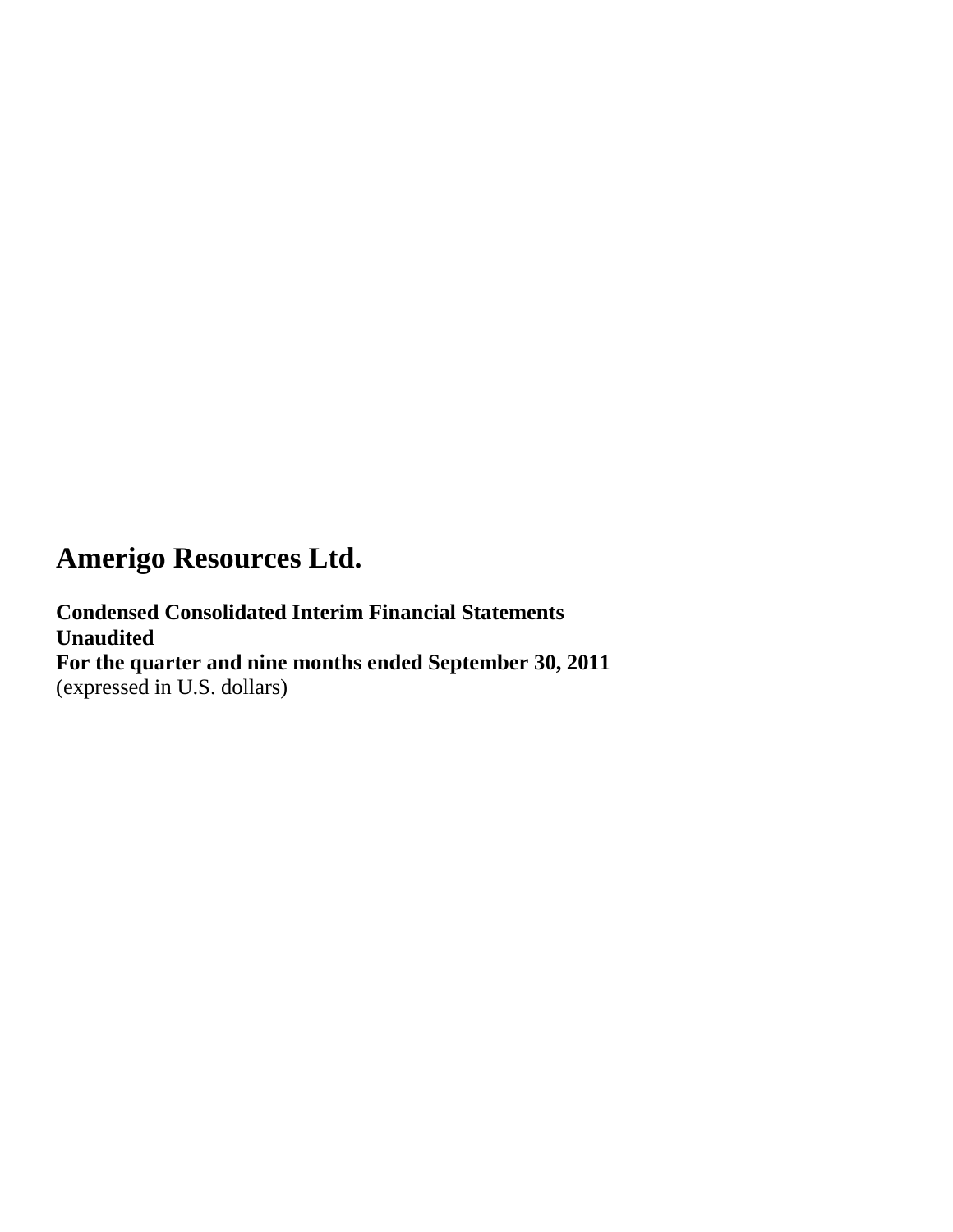Condensed Consolidated Interim Statements of Financial Position - Unaudited

(expressed in U.S. dollars)

|                                                                                                                        |                | September 30,<br>2011                              | December 31,<br>2010                                |
|------------------------------------------------------------------------------------------------------------------------|----------------|----------------------------------------------------|-----------------------------------------------------|
|                                                                                                                        | <b>Note</b>    | \$                                                 | \$                                                  |
| <b>Assets</b>                                                                                                          |                |                                                    |                                                     |
| <b>Current assets</b><br>Cash and cash equivalents<br>Trade, other receivables and advances<br>Inventories             | $\overline{4}$ | 34,260,808<br>17,427,878<br>11,668,770             | 35,044,797<br>18,003,124<br>6,120,345               |
|                                                                                                                        |                | 63,357,456                                         | 59,168,266                                          |
| <b>Non-current assets</b>                                                                                              |                |                                                    |                                                     |
| Available-for-sale financial assets                                                                                    | 5              | 8,414,706                                          | 25,583,511                                          |
| Property, plant and equipment<br>Intangible assets                                                                     | 7<br>8         | 129,671,770<br>7,844,813                           | 140,673,643<br>9,233,924                            |
| Other non-current assets                                                                                               |                | 156,886                                            | 13,710                                              |
| <b>Total assets</b>                                                                                                    |                | 209,445,631                                        | 234,673,054                                         |
| <b>Liabilities</b>                                                                                                     |                |                                                    |                                                     |
| <b>Current liabilities</b>                                                                                             |                |                                                    |                                                     |
| Trade and other payables                                                                                               |                | 16,569,498                                         | 13,782,947                                          |
| El Teniente royalties payable                                                                                          | 6              | 10,011,771                                         | 11,663,151                                          |
| Current income tax liabilities                                                                                         |                | 1,065,760                                          | 314,976                                             |
| Royalties to related parties                                                                                           | 10             | 572,817                                            | 546,039                                             |
| <b>Borrowings</b>                                                                                                      | 9              | 4,746,210<br>32,966,056                            | 9,851,457<br>36,158,570                             |
|                                                                                                                        |                |                                                    |                                                     |
| <b>Non-current liabilities</b>                                                                                         |                |                                                    |                                                     |
| <b>Borrowings</b>                                                                                                      | 9              | 1,723,211                                          | 4,883,974                                           |
| Trade and other payables                                                                                               | 10             | 2,517,069                                          | 1,462,006                                           |
| Royalties to related parties<br>Asset retirement obligation                                                            |                | 4,990,538<br>6,992,417                             | 5,460,390<br>7,168,372                              |
| Deferred income tax liability                                                                                          |                | 15,137,059                                         | 17,530,894                                          |
| <b>Total Liabilities</b>                                                                                               |                | 64,326,350                                         | 72,664,206                                          |
|                                                                                                                        |                |                                                    |                                                     |
| <b>Equity</b><br><b>Share Capital</b><br>Other reserves<br>Retained earnings<br>Accumulated other comprehensive income | 11             | 77,513,839<br>5,351,344<br>58,384,584<br>3,869,514 | 77,166,170<br>3,804,484<br>49,598,089<br>31,440,105 |
| Total equity                                                                                                           |                | 145,119,281                                        | 162,008,848                                         |
| <b>Total equity and liabilities</b>                                                                                    |                | 209,445,631                                        | 234,673,054                                         |

The accompanying notes are an integral part of these condensed consolidated interim financial statements

Subsequent events (Note 18)

## **Approved by the Board of Directors**

\_\_\_\_\_\_\_\_\_\_\_\_\_\_\_\_\_\_\_\_\_\_\_\_\_\_\_\_\_\_\_\_\_\_\_ Director \_\_\_\_\_\_\_\_\_\_\_\_\_\_\_\_\_\_\_\_\_\_\_\_\_\_\_\_\_\_\_\_\_\_\_ Director

―Robert Gayton‖ ―Ruston Goepel‖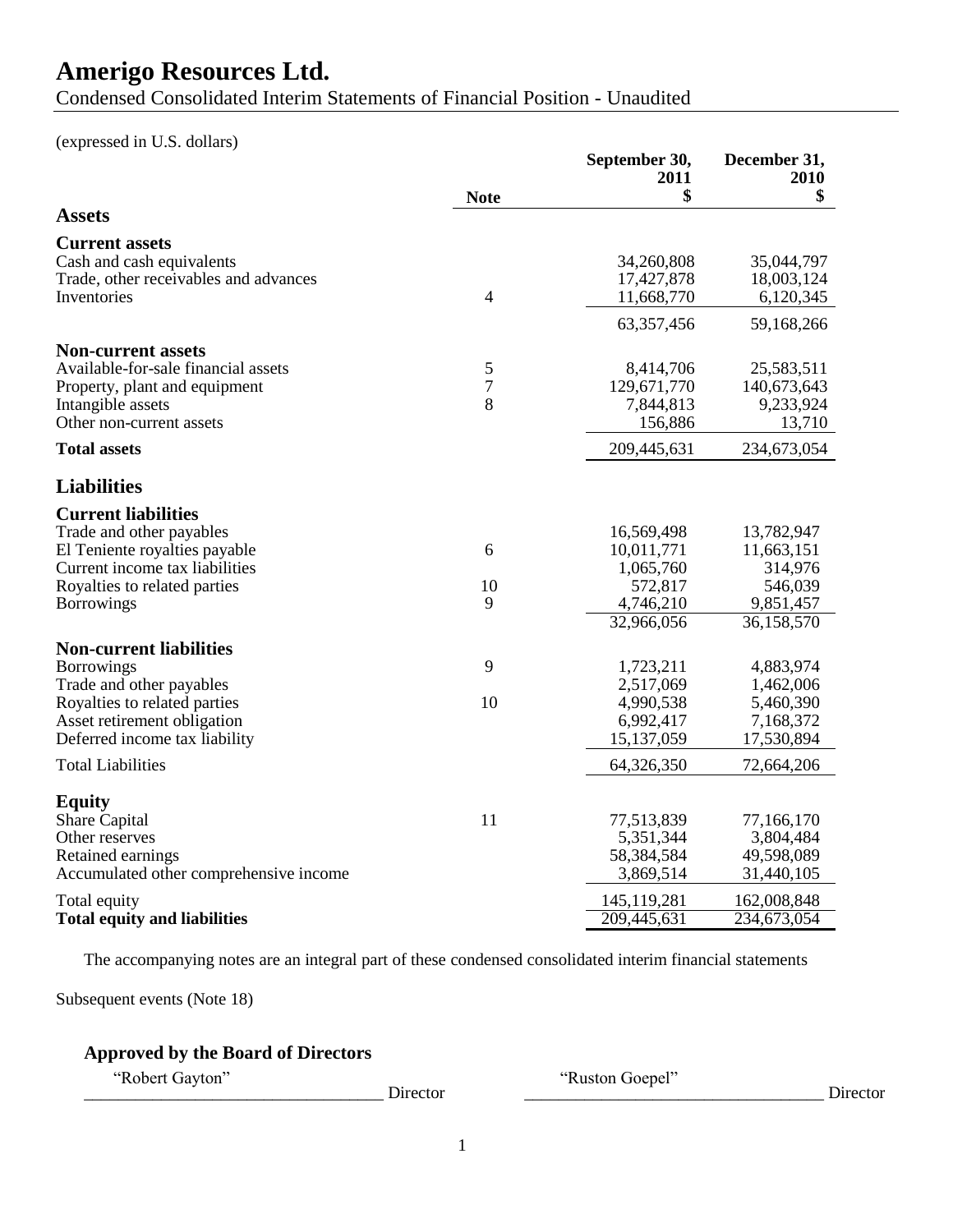Condensed Consolidated Interim Statements of Comprehensive Income (Loss) - Unaudited

(expressed in U.S. dollars)

|                                                                                                           | <b>Note</b> | Quarter<br>ended<br>September<br>30, | Quarter<br>ended<br>September<br>30, | Nine months<br>ended<br>September,<br>30 | Nine months<br>ended<br>September<br>30, |
|-----------------------------------------------------------------------------------------------------------|-------------|--------------------------------------|--------------------------------------|------------------------------------------|------------------------------------------|
|                                                                                                           |             | 2011                                 | 2010                                 | 2011                                     | 2010                                     |
|                                                                                                           |             | \$                                   | \$                                   | \$                                       |                                          |
| <b>Revenue</b>                                                                                            |             | 41,958,747                           | 39,303,405                           | 125,768,882                              | 101,394,152                              |
| <b>Cost of sales</b>                                                                                      | 13          | 38,815,312                           | 33,716,814                           | 113,032,945                              | 89,770,596                               |
| <b>Gross profit</b>                                                                                       |             | 3,143,435                            | 5,586,591                            | 12,735,937                               | 11,623,556                               |
| <b>Other expenses</b>                                                                                     |             |                                      |                                      |                                          |                                          |
| General and administration                                                                                | 13          | 2,956,514                            | 901,893                              | 5,872,378                                | 3,271,887                                |
| Other losses (gains)                                                                                      | 15          | 1,025,709                            | (2,876,910)                          | 17,302                                   | (1,835,602)                              |
|                                                                                                           |             | 3,982,223                            | (1,975,017)                          | 5,889,680                                | 1,436,285                                |
| <b>Operating (loss) profit</b>                                                                            |             | (838, 788)                           | 7,561,608                            | 6,846,257                                | 10,187,271                               |
| Finance expense<br>Gain on sale of available-for-sale financial                                           |             | (184, 535)                           | (163, 923)                           | (713, 835)                               | (1,098,621)                              |
| assets                                                                                                    | 5           |                                      |                                      | 9,750,931                                |                                          |
|                                                                                                           |             | (184, 535)                           | (163, 923)                           | 9,037,096                                | (1,098,621)                              |
| (Loss) profit before tax                                                                                  |             | (1,023,323)                          | 7,397,685                            | 15,883,353                               | 9,088,650                                |
| Income tax expense                                                                                        |             | 171,176                              | 1,496,853                            | 3,537,684                                | 1,969,098                                |
| (Loss) profit for the period                                                                              |             | (1, 194, 499)                        | 5,900,832                            | 12,345,669                               | 7,119,552                                |
| Cumulative translation adjustment<br>Unrealized (losses) gains on available-for-sale                      |             | (14, 323, 211)                       | 12,283,558                           | (14,702,774)                             | 5,475,314                                |
| financial assets, net of tax<br>Transfer of other comprehensive income on sale                            |             | (2,084,993)                          | 2,047,497                            | (4,496,137)                              | 1,426,008                                |
| of financial assets                                                                                       |             |                                      |                                      | (8,371,680)                              |                                          |
| Other comprehensive (loss) income                                                                         |             | (16, 408, 204)                       | 14,331,055                           | (27,570,591)                             | 6,901,322                                |
| Comprehensive (loss) income                                                                               |             | (17, 602, 703)                       | 20,231,887                           | (15, 224, 922)                           | 14,020,874                               |
| Weighted average number of shares outstanding,<br>basic<br>Weighted average number of shares outstanding, |             | 172,290,344                          | 170,965,235                          | 171,964,140                              | 167,092,486                              |
| diluted                                                                                                   |             | 172,290,344                          | 174,317,616                          | 172,380,558                              | 170,444,867                              |
| (Loss) earnings per share<br><b>Basic</b><br>Diluted                                                      |             | (0.01)<br>(0.01)                     | 0.04<br>0.04                         | 0.07<br>0.07                             | 0.05<br>0.05                             |

The accompanying notes are an integral part of these condensed consolidated interim financial statements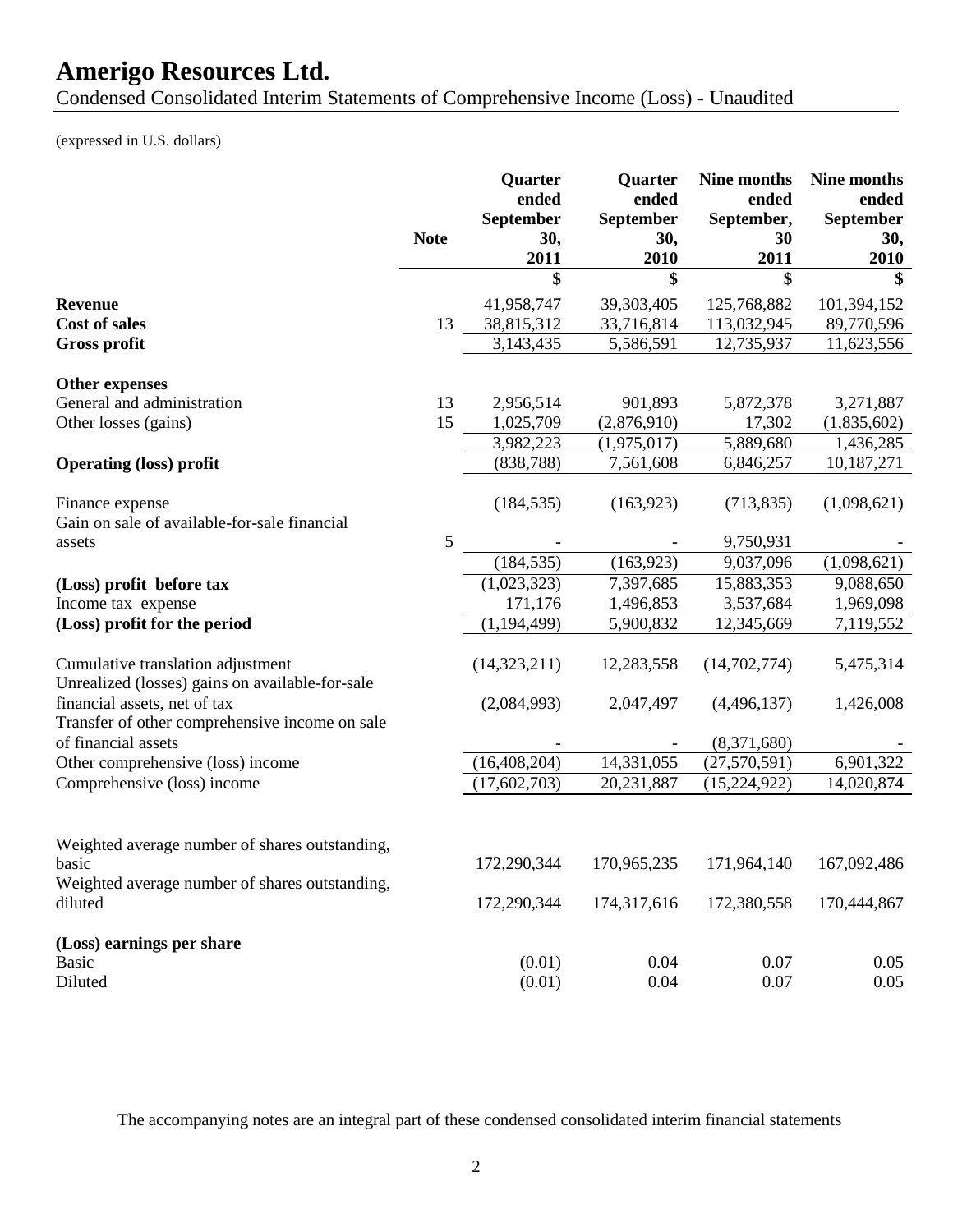Condensed Consolidated Interim Statements of Cash Flows - Unaudited

(expressed in U.S. dollars)

|                                                           | Quarter<br>ended<br>September<br>30,<br>2011 | Quarter<br>ended<br>September<br>30,<br>2010 | Nine months<br>ended<br>September,<br>30<br>2011 | Nine months<br>ended<br>September<br>30,<br>2010 |
|-----------------------------------------------------------|----------------------------------------------|----------------------------------------------|--------------------------------------------------|--------------------------------------------------|
|                                                           | \$                                           | \$                                           | \$                                               | \$                                               |
| <b>Cash flows from operating activities</b>               |                                              |                                              |                                                  |                                                  |
| (Loss) profit for the period                              | (1, 194, 499)                                | 5,900,832                                    | 12,345,669                                       | 7,119,552                                        |
| Adjustment for items not affecting cash:                  |                                              |                                              |                                                  |                                                  |
| Gain on available-for-sale financial asset                |                                              |                                              | (9,750,931)                                      |                                                  |
| Depreciation and amortization                             | 3,501,761                                    | 3,120,509                                    | 10,317,956                                       | 8,358,338                                        |
| Bad debt expense                                          | 1,534,141                                    |                                              | 1,534,141                                        |                                                  |
| Income tax expense                                        | 294,222                                      | 900,867                                      | 3,660,730                                        | 1,696,510                                        |
| Share-based compensation                                  | 348,964                                      | 11,672                                       | 1,629,537                                        | 1,029,448                                        |
| Accrued interest                                          | 44,037                                       | 69,510                                       | 60,106                                           | 7,146                                            |
| Change in fair value of interest rate swap                | 14,313                                       | (2,241)                                      | 217,366                                          | 286,588                                          |
| Other                                                     | 20,774                                       | (120, 472)                                   | 1,019,894                                        | (28, 614)                                        |
|                                                           | 4,563,713                                    | 9,880,677                                    | 21,034,468                                       | 18,468,968                                       |
| Changes in non-cash working capital                       |                                              |                                              |                                                  |                                                  |
| Trade, other receivables and advances                     | 5,351,307                                    | (1,592,855)                                  | 1,600,948                                        | 1,194,927                                        |
| Inventories                                               | (2,252,016)                                  | (1,553,299)                                  | (6,828,409)                                      | (2,448,968)                                      |
| Trade and other payables                                  | (1,795,845)                                  | (384, 012)                                   | 281,071                                          | 111,832                                          |
| El Teniente royalty payables                              | 1,449,787                                    | 846,530                                      | (485, 289)                                       | (2, 333, 113)                                    |
| Net cash from operating activities                        | 7,316,946                                    | 7,197,041                                    | 15,602,789                                       | 14,993,646                                       |
| <b>Cash flows from investing activities</b>               |                                              |                                              |                                                  |                                                  |
| Purchase of plant and equipment                           | (4,503,714)                                  | (1,871,850)                                  | (13,096,219)                                     | (7,812,973)                                      |
| Proceeds from sale of plant and equipment                 |                                              |                                              | 21,365                                           |                                                  |
| Loan to investee                                          |                                              | (416,000)                                    |                                                  | (416,000)                                        |
| Proceeds from sale of available-for-sale financial assets |                                              |                                              | 10,405,571                                       |                                                  |
| Net cash from investing activities                        | (4,503,714)                                  | (2, 287, 850)                                | (2,669,283)                                      | (8,228,973)                                      |
| <b>Cash flows from financing activities</b>               |                                              |                                              |                                                  |                                                  |
| Repayments of borrowing                                   | (2,023,795)                                  | (3,242,938)                                  | (7,870,776)                                      | (7,986,307)                                      |
| Dividends                                                 |                                              |                                              | (3,559,174)                                      |                                                  |
| Issuance of shares on exercise of share options and       |                                              |                                              |                                                  |                                                  |
| warrants                                                  |                                              | 180,653                                      | 264,992                                          | 11,592,361                                       |
| Net cash from financing activities                        | (2,023,795)                                  | (3,062,285)                                  | (11, 164, 958)                                   | 3,606,054                                        |
| Net increase in cash and cash equivalents                 | 789,437                                      | 1,846,906                                    | 1,768,548                                        | 10,370,727                                       |
| Effect of exchange rate changes on cash                   | (2,342,985)                                  | (1,262,211)                                  | (2,552,537)                                      | 234,568                                          |
| Cash and cash equivalents - Beginning of period           | 35,814,356                                   | 17,211,693                                   | 35,044,797                                       | 7,191,093                                        |
| Cash and cash equivalents - End of period                 | 34,260,808                                   | 17,796,388                                   | 34,260,808                                       | 17,796,388                                       |

**Supplementary cash flow information (Note 16)**

The accompanying notes are an integral part of these condensed consolidated interim financial statements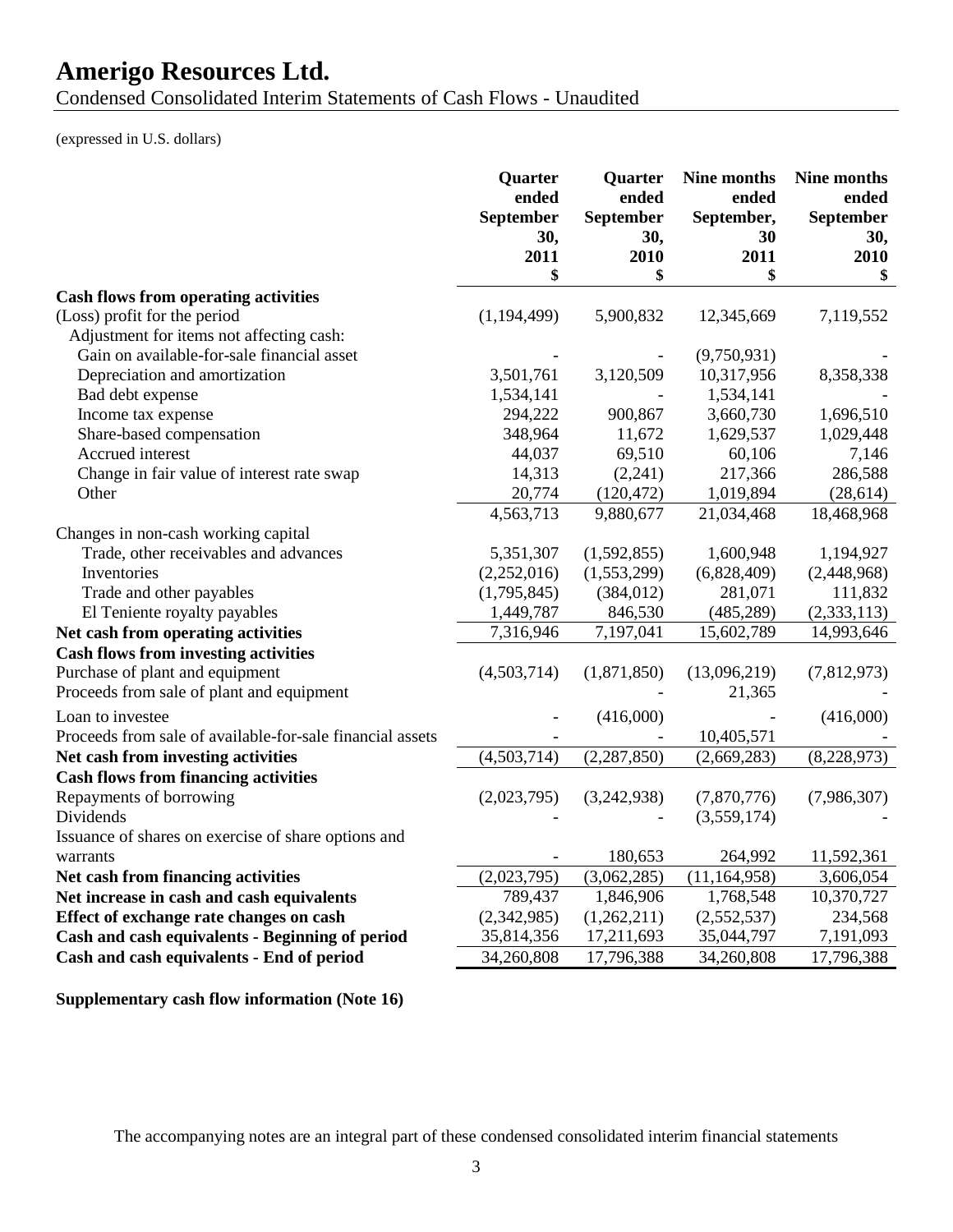Condensed Consolidated Interim Statements of Changes in Equity - Unaudited

(expressed in U.S. dollars)

|                                                                                                          | Share capital       |               |                             | <b>Accumulated</b>               | <b>Retained</b>          | <b>Total</b>   |
|----------------------------------------------------------------------------------------------------------|---------------------|---------------|-----------------------------|----------------------------------|--------------------------|----------------|
|                                                                                                          | Number of<br>shares | <b>Amount</b> | <b>Other reserves</b><br>\$ | other<br>comprehensive<br>income | earnings                 | equity         |
|                                                                                                          |                     | \$            |                             | \$                               | \$                       | \$             |
| Balance January 1, 2010                                                                                  | 134,455,944         | 64,282,591    | 3,917,591                   | 3,670,931                        | 38,564,856               | 110,435,969    |
| Issue of shares -                                                                                        |                     |               |                             |                                  |                          |                |
| Exercise of warrants                                                                                     | 36,404,400          | 12,626,063    | (1,229,151)                 |                                  |                          | 11,396,912     |
| Exercise of share options                                                                                | 650,000             | 257,516       | (62,067)                    |                                  |                          | 195,449        |
| Options vested                                                                                           |                     |               | 1,029,448                   |                                  |                          | 1,029,448      |
| Cumulative translation<br>adjustment                                                                     |                     |               |                             | 5,475,314                        |                          | 5,475,314      |
| Unrealized losses on<br>available-for-sale financial                                                     |                     |               |                             |                                  |                          |                |
| assets                                                                                                   |                     |               |                             | 1,426,008                        |                          | 1,426,008      |
| Net earnings for the period                                                                              |                     |               |                             |                                  | 7,119,552                | 7,119,552      |
| Balance September 30, 2010                                                                               | 171,510,344         | 77,166,170    | 3,655,821                   | 10,572,253                       | 45,684,408               | 137,078,652    |
| Balance January 1, 2011<br>Issue of shares -                                                             | 171,510,344         | 77,166,170    | 3,804,484                   | 31,440,105                       | 49,598,089               | 162,008,848    |
| Exercise of share options                                                                                | 780,000             | 347,669       | (82, 677)                   |                                  |                          | 264,992        |
| Options vested                                                                                           |                     |               | 1,629,537                   |                                  |                          | 1,629,537      |
| Cumulative translation<br>adjustment                                                                     |                     |               |                             | (14, 702, 774)                   | $\overline{\phantom{a}}$ | (14, 702, 774) |
| Unrealized losses on<br>available-for-sale financial<br>assets (net of tax recoveries<br>of \$1,553,429) |                     |               |                             | (4,496,137)                      |                          | (4,496,137)    |
| Transfer of other<br>comprehensive income on<br>sale of financial assets (net of                         |                     |               |                             |                                  |                          |                |
| tax of \$2,092,920)                                                                                      |                     |               |                             | (8,371,680)                      |                          | (8,371,680)    |
| Net earnings for the period                                                                              |                     |               |                             |                                  | 12,345,669               | 12,345,669     |
| Dividends paid                                                                                           |                     |               |                             |                                  | (3,559,174)              | (3,559,174)    |
| Balance September 30, 2011                                                                               | 172,290,344         | 77,513,839    | 5,351,344                   | 3,869,514                        | 58,384,584               | 145,119,281    |

The accompanying notes are an integral part of these condensed consolidated interim financial statements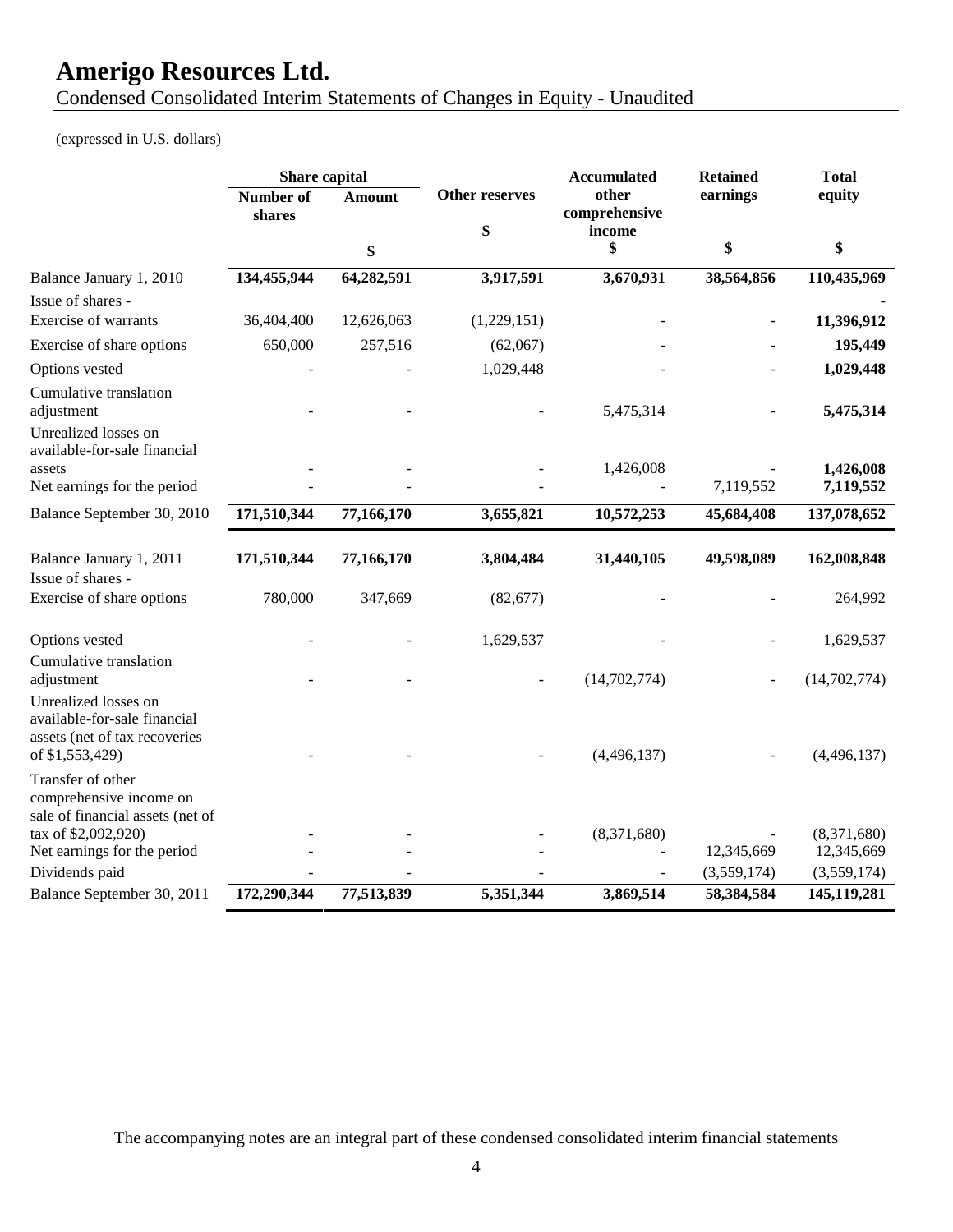(expressed in U.S. dollars)

### **1 General Information**

Amerigo Resources Ltd. ("the Company") is a company incorporated pursuant to the laws of British Columbia, Canada and its shares are listed for trading on the Toronto Stock Exchange ("TSX"), the OTCQX stock exchange in the United States and the Lima Stock Exchange. The address of the Company's principal office is Suite 1950 – 400 Burrard Street, Vancouver, British Columbia.

The Company is a producer of copper and molybdenum concentrates with operations in Chile. Its operating subsidiary Minera Valle Central S.A. ("MVC") has a contract with Chile's state-owned copper producer National Copper Corporation ("Codelco") through 2021 to process the tailings from El Teniente, the world's largest underground copper mine. The Company is in the process of commissioning a pilot plant for the production of copper concentrates from highly oxidized tailings.

These consolidated financial statements were authorised for issue by the board of directors on November 2, 2011.

### **2 Basis of presentation and adoption of International Financial Reporting Standards**

The Company prepares its financial statements in accordance with Canadian generally accepted accounting principles as set out in the Handbook of the Canadian Institute of Chartered Accountants ("CICA Handbook"). In 2010, the CICA Handbook was revised to incorporate International Financial Reporting Standards ("IFRS"), and require publicly accountable enterprises to apply such standards effective for years beginning on or after January 1, 2011. Accordingly, the company commenced reporting on this basis in its 2011 condensed consolidated interim financial statements. In these financial statements, the term "Canadian GAAP" refers to Canadian GAAP before the adoption of IFRS.

These condensed consolidated interim financial statements have been prepared in accordance with IFRS applicable to the preparation of interim financial statements, including IAS 34, *Interim Financial Reporting,* and IRFS 1, *First time Adoption of International Financial Reporting Standards.* The accounting policies followed in these condensed consolidated interim financial statements are the same applied in the Company's condensed consolidated interim financial statements for the period ended March 31, 2011 and June 30, 2011. The Company has consistently applied the same accounting policies throughout all periods presented, as if these policies had always been in effect. Note 19 discloses the impact of the transition to IFRS on the Company's financial position as at September 30, 2010 and comprehensive income and loss for the three and nine months ended September 30, 2010, including the nature and effect of significant changes in accounting policies from those used in the Company's consolidated financial statements for the year ended December 31, 2010.

The accounting policies applied in these condensed consolidated interim financial statements are based on IFRS effective for the year ended December 31, 2011, issued and outstanding as of November 2, 2011, the date the Board of Directors approved the statements. Any subsequent changes to IFRS that are given effect in the Company's annual consolidated financial statements for the year ending December 31, 2011 could result in restatement of these condensed consolidated interim financial statements, including transition adjustments recognized on change-over to IFRS.

These condensed consolidated interim financial statements should be read in conjunction with the Company's Canadian GAAP annual financial statements for the year ended December 31, 2010, and the Company's condensed consolidated interim financial statements for the quarters ended March 31, 2011 and June 30, 2011, prepared in accordance with IFRS applicable to interim financial statements.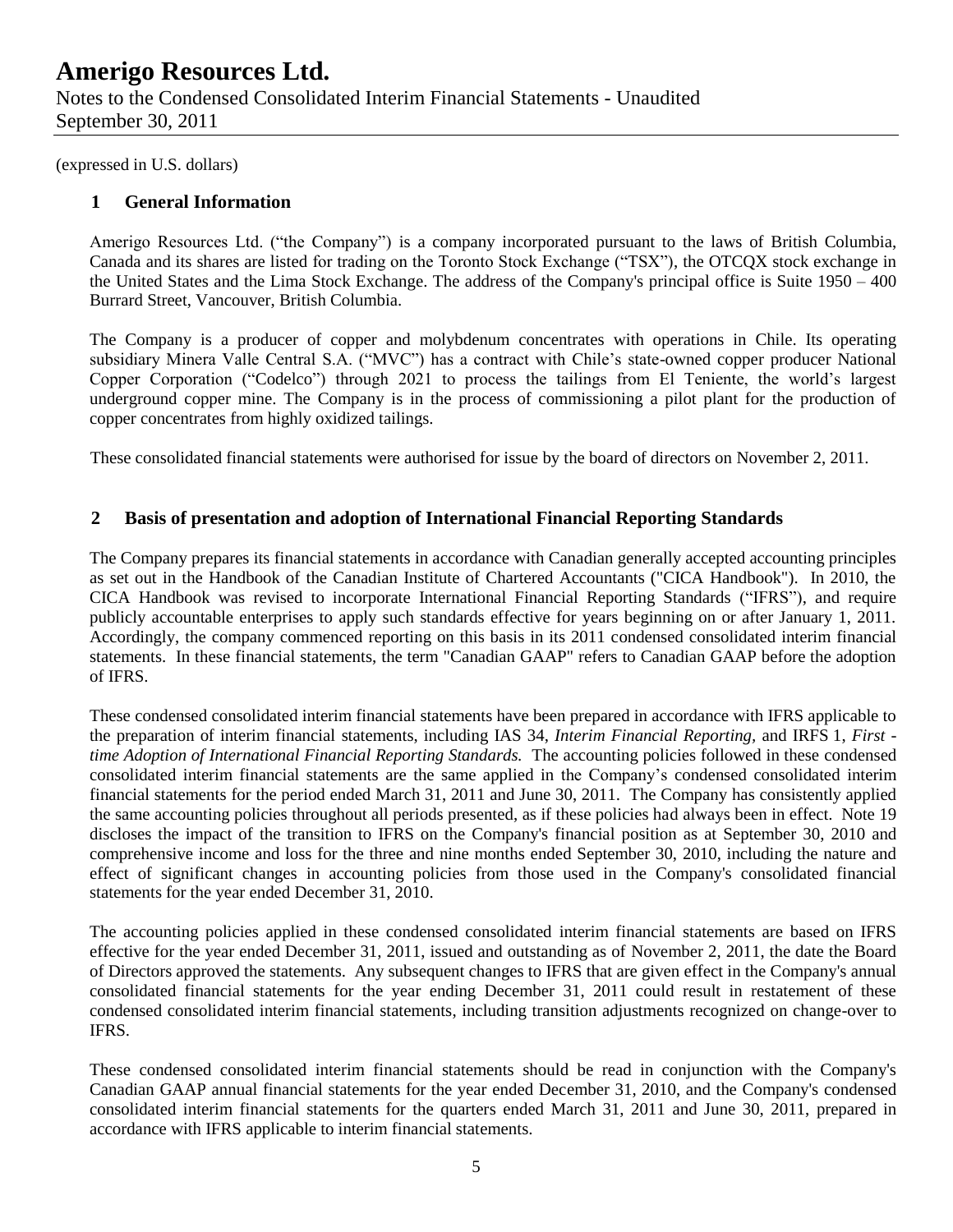(expressed in U.S. dollars)

### **3 Application of new and revised International Financial Reporting Standards**

The IASB has issued the following standards which have not yet been adopted by the Company: IFRS 9, Financial instruments - Classification and Measurement (IFRS 9), IFRS 10, Consolidated Financial Statements (IFRS 10), IFRS 11, Joint Arrangements (IFRS 11), IFRS 12, Disclosure of Interests in Other Entities (IFRS 12), IAS 27, Separate Financial Statements (IAS 27), IFRS 13, Fair Value Measurement (IFRS 13) and amended IAS 28, Investments in Associates and Joint Ventures (IAS 28). Each of the new standards is effective for annual periods beginning on or after January 1, 2013 with early adoption permitted. The Company has not yet begun the process of assessing the impact that the new and amended standards will have on its consolidated financial statements or whether to early adopt any of the new requirements.

The following is a brief summary of the new standards:

#### IFRS 9 – Financial instruments - classification and measurement

This is the first part of a new standard on classification and measurement of financial assets and financial liabilities that will replace IAS 39, Financial Instruments: Recognition and Measurement. IFRS 9 has two measurement categories: amortized cost and fair value.

#### IFRS 10 – Consolidation

IFRS 10 requires an entity to consolidate an investee when it is exposed, or has rights, to variable returns from its involvement with the investee and has the ability to affect those returns through its power over the investee. Under existing IFRS, consolidation is required when an entity has the power to govern the financial and operating policies of an entity so as to obtain benefits from its activities. IFRS 10 replaces SIC-12 Consolidation—Special Purpose Entities and parts of IAS 27 Consolidated and Separate Financial Statements.

#### IFRS 11 - Joint Arrangements

IFRS 11 requires a venturer to classify its interest in a joint arrangement as a joint venture or joint operation. Joint ventures will be accounted for using the equity method of accounting whereas for a joint operation the venturer will recognize its share of the assets, liabilities, revenue and expenses of the joint operation. Under existing IFRS, entities have the choice to proportionately consolidate or equity account for interests in joint ventures. IFRS 11 supersedes IAS 31, Interests in Joint Ventures, and SIC-13, Jointly Controlled Entities—Non-monetary Contributions by Venturers.

#### IFRS 12 – Disclosure of Interests in Other Entities

IFRS 12 establishes disclosure requirements for interests in other entities, such as joint arrangements, associates, special purpose vehicles and off balance sheet vehicles. The standard carries forward existing disclosures and also introduces significant additional disclosure requirements that address the nature of, and risks associated with, an entity's interests in other entities.

#### IFRS 13 - Fair Value Measurement

IFRS 13 is a comprehensive standard for fair value measurement and disclosure requirements for use across all IFRS standards. The new standard clarifies that fair value is the price that would be received on the sale of an asset, or paid to transfer a liability in an orderly transaction between market participants, at the measurement date. It also establishes disclosures about fair value measurement. Under existing IFRS, guidance on measuring and disclosing fair value is dispersed among the specific standards requiring fair value measurements and in many cases does not reflect a clear measurement basis or consistent disclosures.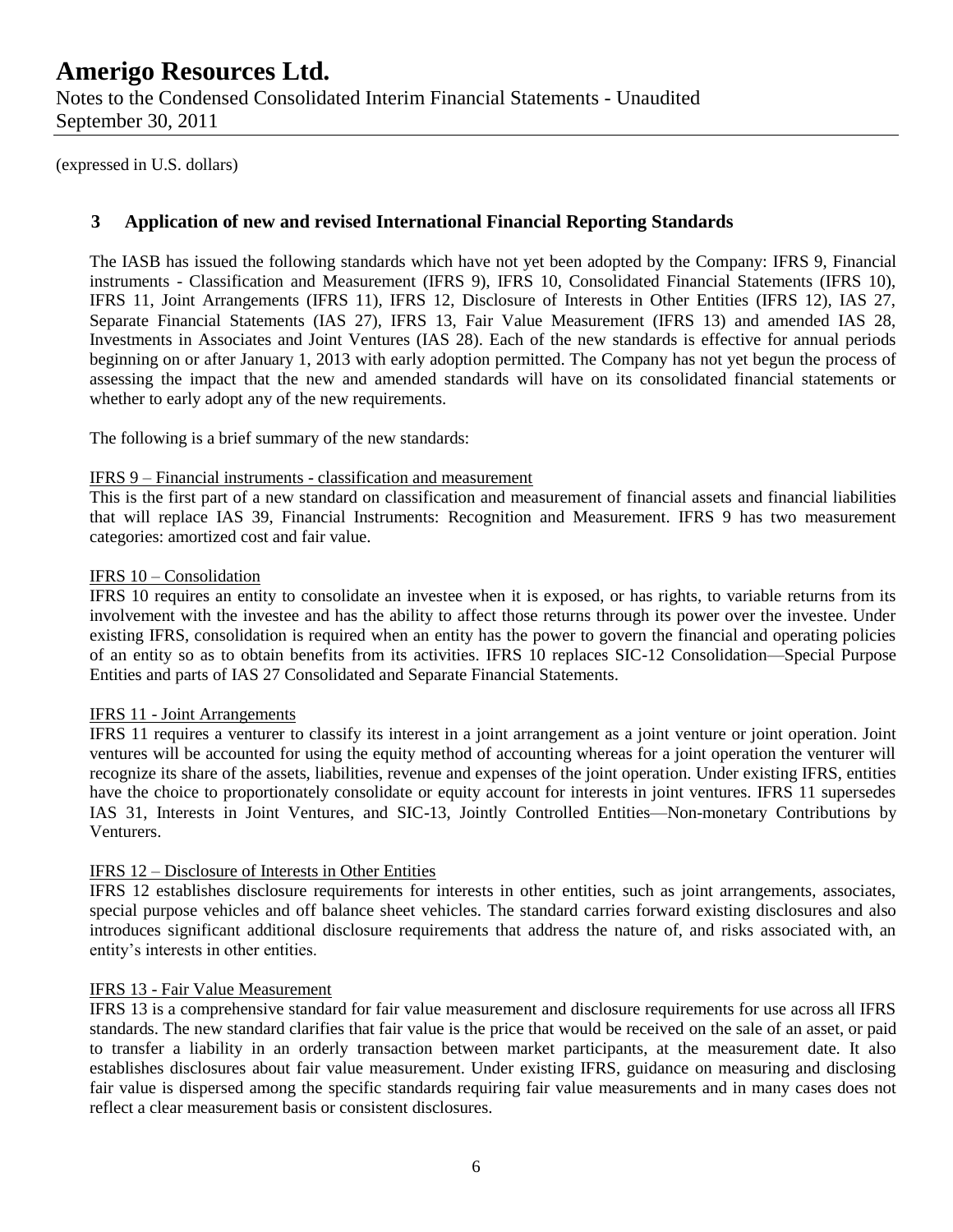(expressed in U.S. dollars)

#### Amendments to Other Standards

In addition, there have been amendments to existing standards, including IAS 27, Separate Financial Statements (IAS 27), and IAS 28, Investments in Associates and Joint Ventures (IAS 28). IAS 27 addresses accounting for subsidiaries, jointly controlled entities and associates in non-consolidated financial statements. IAS 28 has been amended to include joint ventures in its scope and to address the changes in IFRS  $10 - 13$ .

### **4 Inventories**

|                                                      | September 30,<br>2011 | December 31,<br><b>2010</b> |
|------------------------------------------------------|-----------------------|-----------------------------|
| Supplies and consumables                             | 6,586,228             | 4,014,876                   |
| Concentrate inventories                              | 5,410,324             | 2,105,469                   |
| Provision for lower of costs or net realizable value | (327, 782)            |                             |
|                                                      | 11,668,770            | 6,120,345                   |

Copper concentrate inventories were valued at \$3,728,561 at September 30, 2011 and then re-valued at the lower of cost or net realizable value, resulting in a reduction of \$327,782 in inventory cost, with a corresponding increase to cost of sales.

### **5 Available-for-sale financial assets**

|                        | <b>September</b><br>30,<br>2011<br>\$ | December 31,<br>2010<br>\$ |
|------------------------|---------------------------------------|----------------------------|
| <b>Start of period</b> | 25,583,511                            | 6,754,790                  |
| Exchange differences   | (25,794)                              | 407,585                    |
| <b>Additions</b>       |                                       | 1,915,923                  |
| Disposals              | (11, 119, 240)                        | $\overline{\phantom{0}}$   |
| Changes in fair value  | (6,023,771)                           | 16,505,213                 |
| End of period          | 8,414,706                             | 25,583,511                 |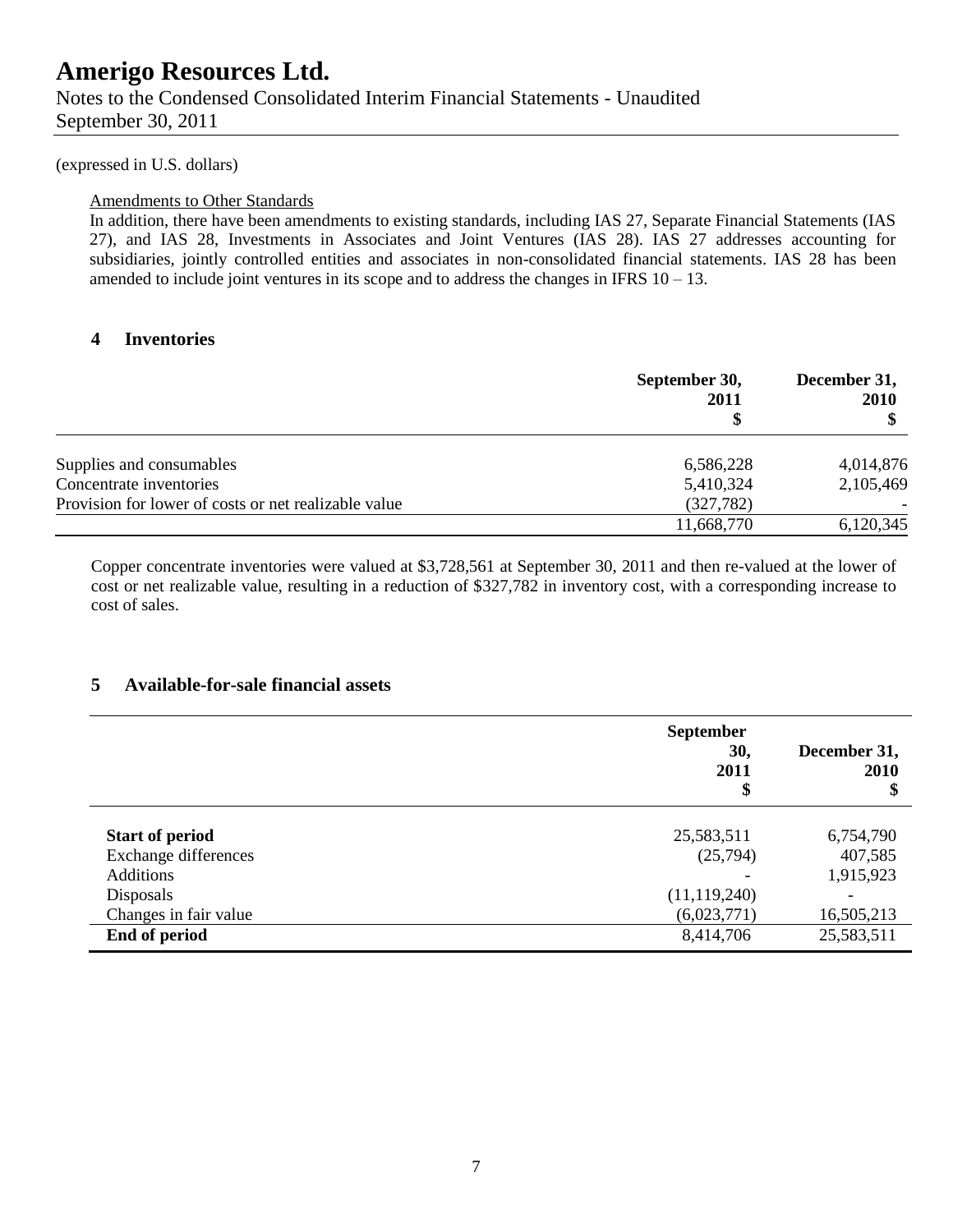#### (expressed in U.S. dollars)

Available-for-sale financial assets include the following:

|                           | <b>September</b><br>30,<br>2011<br>\$ | December 31,<br>2010<br>\$ |
|---------------------------|---------------------------------------|----------------------------|
| Candente Copper Corp. (a) | 5,436,086                             | 19,636,633                 |
| Candente Gold Corp. (b)   | 689,384                               | 2,179,450                  |
| Los Andes Copper Ltd. (c) | 2,289,236                             | 3,767,428                  |
|                           | 8,414,706                             | 25,583,511                 |

- a) During the nine months ended September 30, 2011, the Company sold 5,000,000 Candente Copper Corp. (―Candente Copper‖) shares, and recognized a gain of \$9,750,931 in earnings. At September 30, 2011, Candente Copper's closing share price was Cdn\$0.97 and the fair value of the Company's approximately 5% investment in Candente Copper was \$5,436,086. During the nine months ended September 30, 2011, the Company recorded other comprehensive loss of \$3,081,307 (2010: other comprehensive loss of \$981,911) for the changes in fair value of this investment, net of deferred income tax.
- b) At September 30, 2011, Candente Gold Corp. ("Candente Gold") had a closing share price of Cdn\$0.33 and the fair value of the Company's approximately 4% investment in Candente Gold was \$689,384. During the nine months ended September 30, 2011, the Company recorded other comprehensive loss of \$1,490,066 (2010: other comprehensive income of \$1,635,680) for the changes in the fair value of this investment, net of deferred income tax.
- c) At September 30, 2011, Los Andes Copper Ltd. ("Los Andes") had a closing share price was Cdn\$0.295 and the fair value of the Company's approximately 6% investment was \$2,289,236. During the nine months ended September 30, 2011, the Company recorded other comprehensive loss of \$1,478,192 (2010: other comprehensive income of \$987,211) for the changes in the fair value of this investment, net of deferred income tax.

### **6 El Teniente royalties payable**

MVC has a contract with Codelco – El Teniente ("DET") until 2021 to process tailings from the current production of the El Teniente mine in Chile ("fresh tailings"). MVC pays a royalty to DET on copper and molybdenum produced by MVC. The amount of the copper royalty on fresh tailings is determined pursuant to a formula that considers both the price of copper and the copper content in the fresh tailings. No royalties are payable on fresh tailings if the copper price is below \$0.80/lb (for copper content in fresh tailings between 0.09% and 0.1499%); if the copper price is between \$0.80/lb and \$0.95/lb, the royalty varies on a sliding scale from 0% to 10%; if the copper price is between \$0.95/lb and \$1.30/lb, the royalty is 10%; and if the copper price is \$1.30/lb or higher, a maximum royalty of 13.5% is payable.

Royalty payments for copper production are calculated using the LME Price for copper for the month of delivery of the tailings, and invoiced by DET in Chilean Pesos ("CLP") using the higher of either the "Dolar Acuerdo" or the "Dolar Observado" exchange rates, on a monthly basis within 30 days of the end of the third month following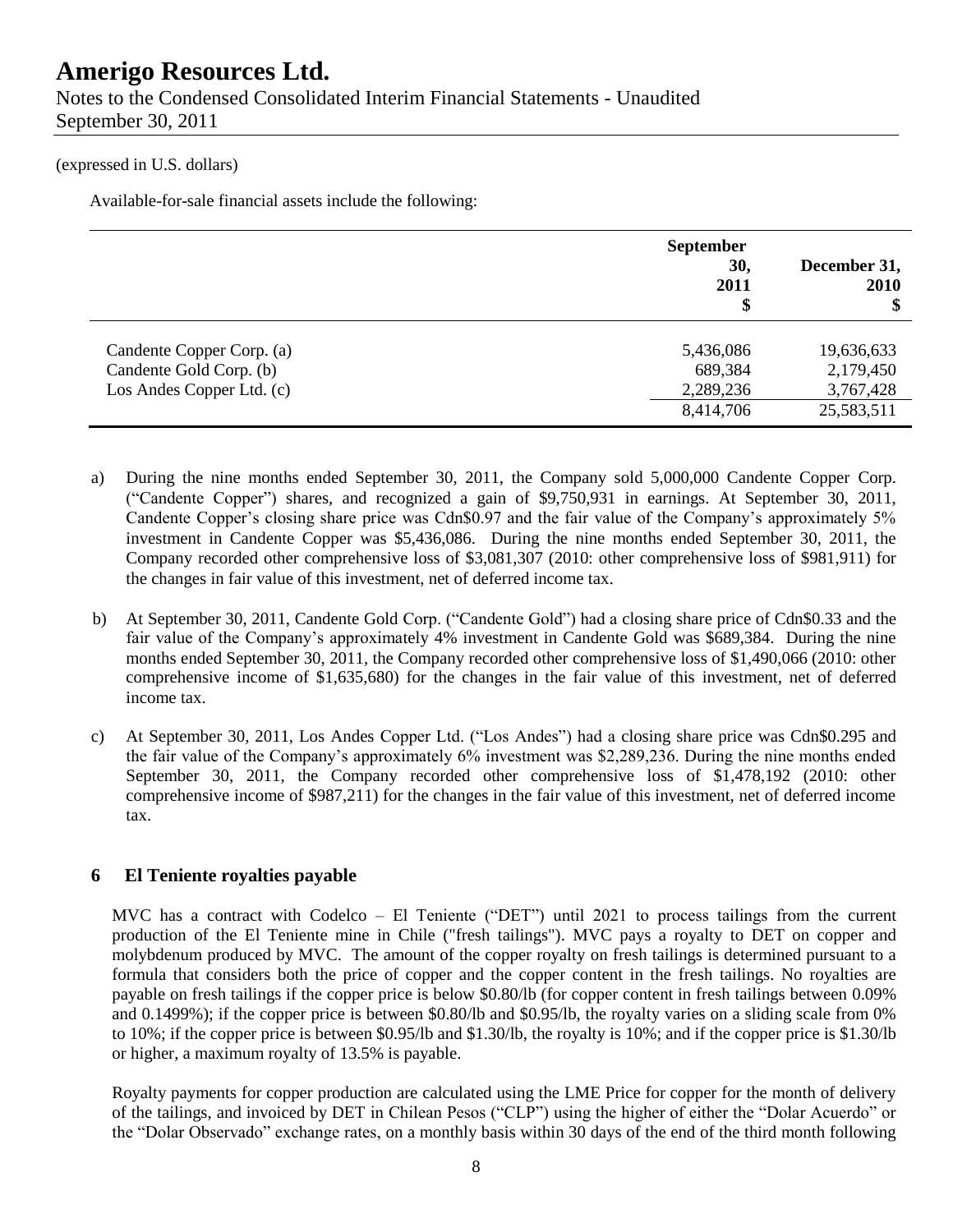(expressed in U.S. dollars)

the month of delivery of the tailings. Payment to DET is made within 10 days of receipt of invoices. Accordingly, the price base used for the calculation of the El Teniente royalty is, in most instances, not the same price base used for the pricing of copper sales.

Adjustments to the El Teniente royalty are recorded on a monthly basis for changes in copper deliveries during the settlement period.

MVC also pays to DET a royalty of 10% of MVC's net revenue received from the sale of molybdenum concentrates produced from fresh tailings.

The El Teniente royalties are recorded as a component of cost of sales.

During the quarter ended June 30, 2009, MVC reached an agreement with DET providing MVC the right to process tailings from the Colihues tailings impoundment ("old tailings"). The agreement provides for a sliding scale copper royalty on old tailings that is 3% if the LME Price is less than \$0.80/lb, and rises to approximately 30% at an LME Price of \$4.27/lb, but also contains a provision that the parties will review and potentially adjust the formula where the LME Price remains lower than \$1.95/lb or higher than \$4.27/lb for three consecutive months. For molybdenum prices lower than \$35/lb, the royalty on old tailings is 11.9% and for molybdenum prices greater than or equal to \$35/lb, the royalty is 12.4%. The agreement further provides that in December of each year the parties will revise the formula's grade and recovery parameters if necessary.

As at September 30, 2011, royalties payable to El Teniente were \$10,011,771 (December 31, 2010: \$11,663,151), representing approximately three months of royalties.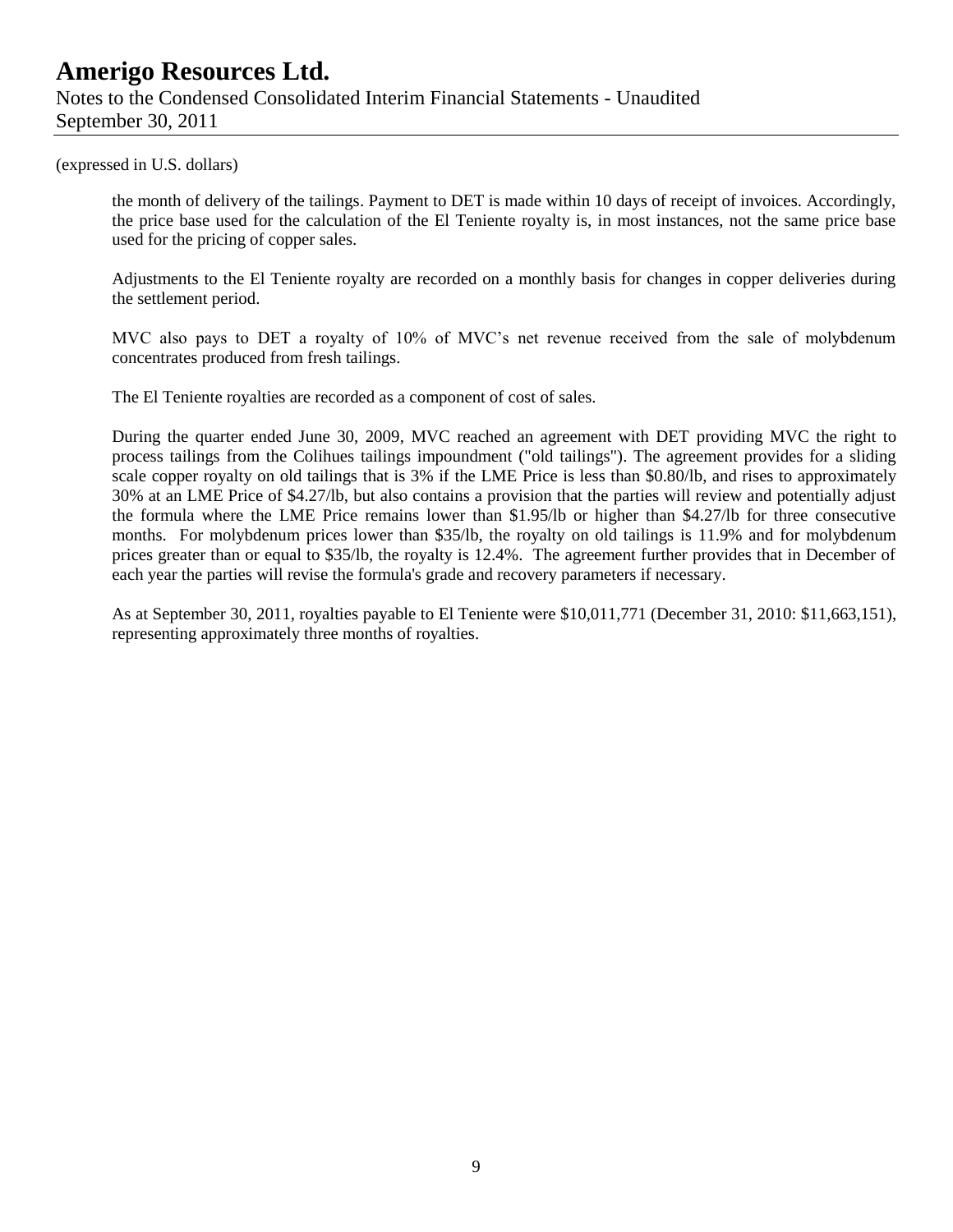Notes to the Condensed Consolidated Interim Financial Statements - Unaudited September 30, 2011

(expressed in U.S. dollars)

# **7 Property, plant and equipment**

|                                 | <b>Plant</b> and |                               |                |
|---------------------------------|------------------|-------------------------------|----------------|
|                                 | infrastructure   | equipment and<br>other assets | <b>Total</b>   |
|                                 | \$               | \$                            | \$             |
| At January 1, 2010              |                  |                               |                |
| Cost                            | 137, 332, 863    | 44,179,757                    | 181,512,620    |
| Accumulated depreciation        | (34, 657, 394)   | (17,701,568)                  | (52, 358, 962) |
| Net book amount                 | 102,675,469      | 26,478,189                    | 129, 153, 658  |
| Year ended December 31, 2010    |                  |                               |                |
| Opening net book amount         | 102,675,469      | 26,478,189                    | 129, 153, 658  |
| <b>Exchange differences</b>     | 8,786,109        | 2,285,703                     | 11,071,812     |
| <b>Additions</b>                | 10,317,454       | 1,165,448                     | 11,482,902     |
| Depreciation charge             | (8,426,554)      | (2,608,175)                   | (11, 034, 729) |
| <b>Closing net book amount</b>  | 113,352,478      | 27,321,165                    | 140,673,643    |
| <b>At December 31, 2010</b>     |                  |                               |                |
| Cost                            | 160,070,864      | 49,042,806                    | 209,113,670    |
| Accumulated depreciation        | (46, 718, 386)   | (21, 721, 641)                | (68, 440, 027) |
| Net book amount                 | 113,352,478      | 27,321,165                    | 140,673,643    |
| Period ended September 30, 2011 |                  |                               |                |
| Opening net book amount         | 113,352,478      | 27,321,165                    | 140,673,643    |
| <b>Exchange differences</b>     | (11,705,997)     | (2,563,188)                   | (14,269,185)   |
| <b>Additions</b>                | 10,619,887       | 2,504,028                     | 13,123,915     |
| Disposals                       |                  | (21, 275)                     | (21, 275)      |
| Depreciation charge             | (7,655,479)      | (2,179,849)                   | (9,835,328)    |
| <b>Closing net book amount</b>  | 104,610,889      | 25,060,881                    | 129,671,770    |
| At September, 2011              |                  |                               |                |
| Cost                            | 153,420,694      | 46,562,390                    | 199,983,084    |
| Accumulated depreciation        | (48,809,804)     | (21,501,510)                  | (70,311,314)   |
| Net book amount                 | 104,610,890      | 25,060,880                    | 129,671,770    |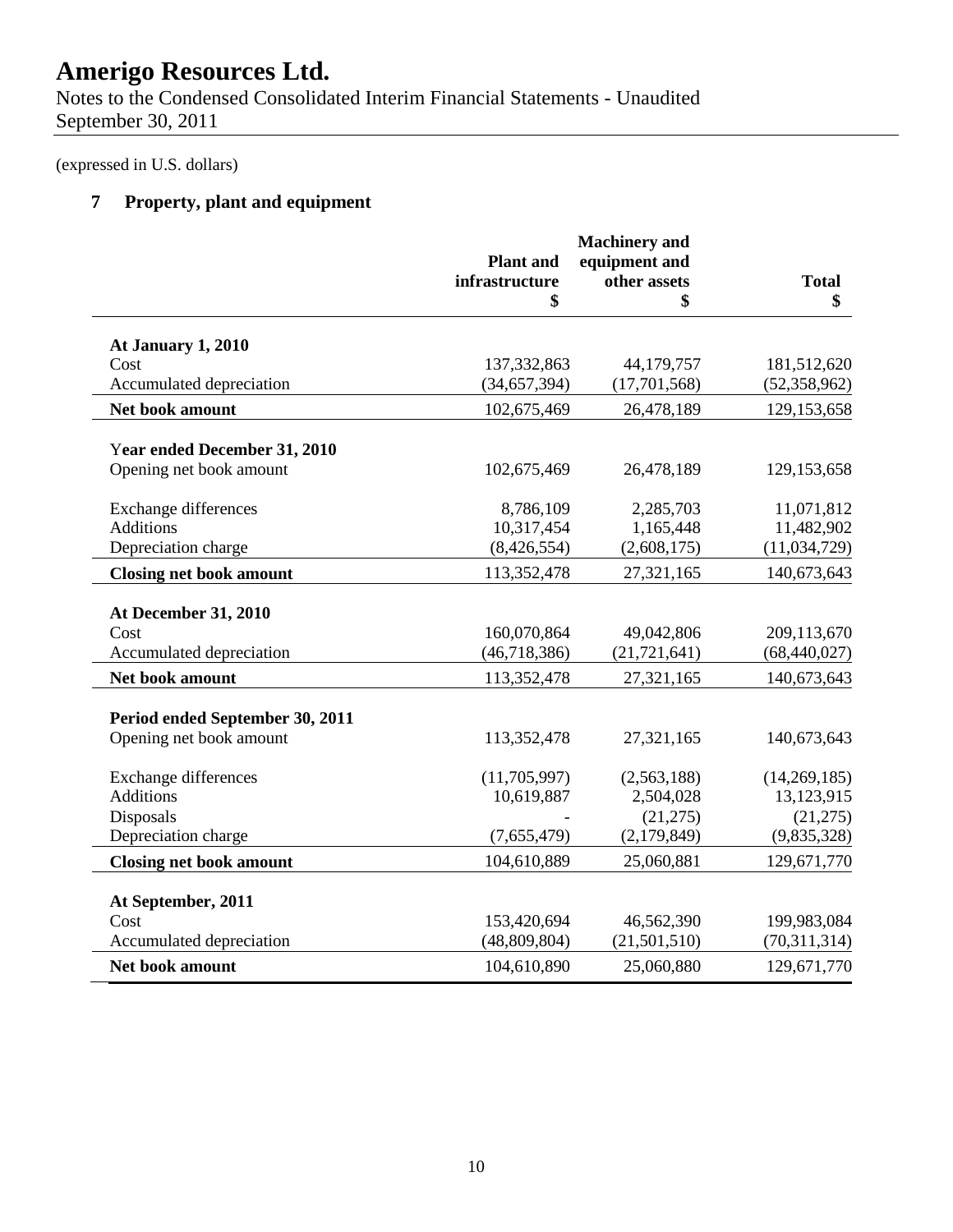Notes to the Condensed Consolidated Interim Financial Statements - Unaudited September 30, 2011

(expressed in U.S. dollars)

### **8 Intangible assets**

| \$         |
|------------|
|            |
| 9,157,500  |
| 231,304    |
| (154, 880) |
| 9,233,924  |
| (906, 483) |
| (482, 628) |
| 7,844,813  |
|            |

At the time of the acquisition of MVC, Amerigo assigned the excess of the purchase price over the fair value of the tangible assets acquired to the MVC and Codelco contract for processing El Teniente mine tailings. The contractual right is amortized to the end of 2021.

### **9 Borrowings**

|                                                                   | September 30,<br>2011 | December 31,<br>2010    |
|-------------------------------------------------------------------|-----------------------|-------------------------|
|                                                                   | \$                    | \$                      |
| Enami Ioan (Note $9(a)$ )<br>Bank loans (Note 9 (b), (c) and (d)) | 6,469,421             | 1,887,155<br>12,848,276 |
| Less: Short-term debt and current portion of long-                | 6,469,421             | 14,735,431              |
| term debt                                                         | (4,746,210)           | (9,851,457)             |
|                                                                   | 1,723,211             | 4,883,974               |

The fair values of debt are determined using market values where available and discounted cash flows based on the expected cost of borrowing on other items.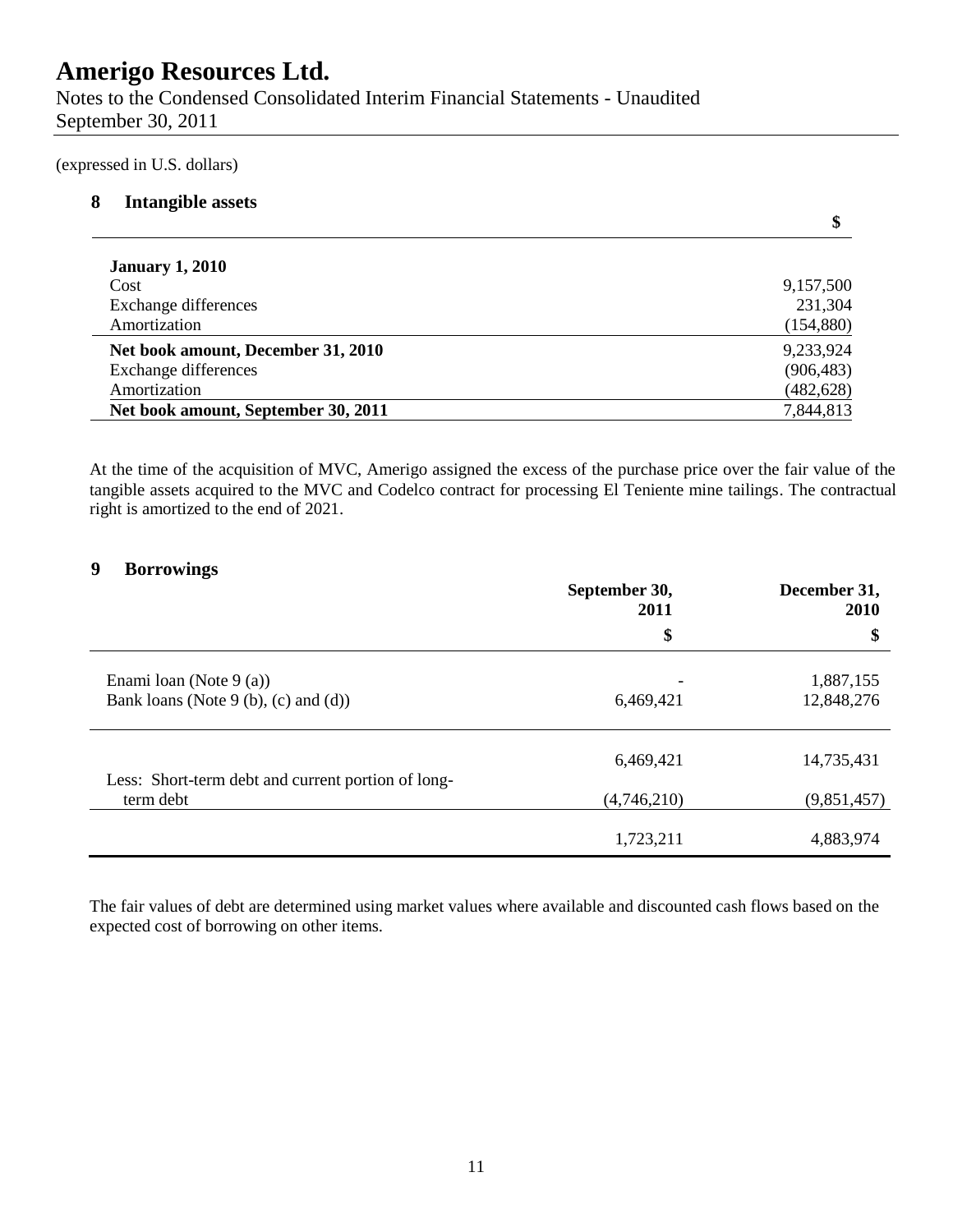(expressed in U.S. dollars)

- (a) MVC sells its copper production to Empresa Nacional de Mineria ("Enami"). During the quarter ended March 31, 2009, Enami provided a loan facility of \$11,123,735 to MVC to settle final negative pricing adjustments due to Enami. The loan was repaid in full during the quarter ended March 31, 2011.
- b) In October 2009, MVC obtained from a Chilean bank a loan denominated in Unidades de Fomento ("UF"), the Chilean indexed monetary unit. The principal amount of the loan was UF167,600 (the equivalent of CLP 3,500,000,000 or \$6,508,957 at the loan grant date). The balance of the loan and accrued interest at September 30, 2011 was the equivalent of \$911,392 (December 31, 2010: \$3,893,845).

This loan is repayable in eight equal quarterly instalments of UF20,950 from January 20, 2010 to October 20, 2011. The loan agreement provides for interest at an annual rate of 6.78%, and requires MVC to meet certain interest coverage and debt to equity ratios at June 30 and December 31 in each year during the term of the loan. MVC granted security in certain machinery and equipment with a carrying value of approximately \$11,900,000 as collateral. MVC was in compliance with all debt covenants at June 30, 2011, the most recent review date.

c) In November 2010, the Company obtained from the same bank described in note 9(b) an additional loan denominated in U.S. dollars in the principal amount of \$4,000,000 to assist with the financing of MVC's investment in a pilot plant to treat oxide material. The balance of this loan and accrued interest at September 30, 2011 was \$2,500,000 (December 31, 2010: \$4,006,920). Borrowing costs of \$178,550 on this loan have been capitalized, at a capitalization rate of 100%.

This loan is repayable in eight equal quarterly instalments of \$500,000 from March 15, 2011 to October 15, 2012, provides for interest at an annual rate of 4.68%, and requires MVC to meet certain interest coverage, debt to equity and bank debt to EBITDA ratios at June 30 and December 31 in each year during the term of the loan. MVC was in compliance with all debt covenants at June 30, 2011, the most recent review date.

d) In December 2008, the Company obtained a \$5,000,000 loan from a Chilean bank. In May 2009, the loan was converted into a CLP loan and on May 12, 2010 it was restructured as a three year loan.

The principal amount of the loan is CLP2,858,250,000. The loan is repayable in 36 equal monthly instalments of CLP79,395,833 from June 2010 to May 2013. The loan agreement provides for interest at a variable rate of Chilean Association of Banks and Financial Institutions Tasa Bancaria ("TAB") plus 2.5%. Concurrently with the loan agreement, the Company entered into an interest rate swap ("IRS") through which it fixed the rate of the loan to an annual rate of 9.96%. The Company has recognized the IRS in the balance sheet at fair value with changes in its fair value recognized in earnings. MVC provided the bank with security in certain machinery and equipment with a value of approximately \$4,010,000 as collateral. The balance of the loan and accrued interest at September 30, 2011 was the CLP equivalent of \$3,058,029 (December 31, 2010: \$4,947,511).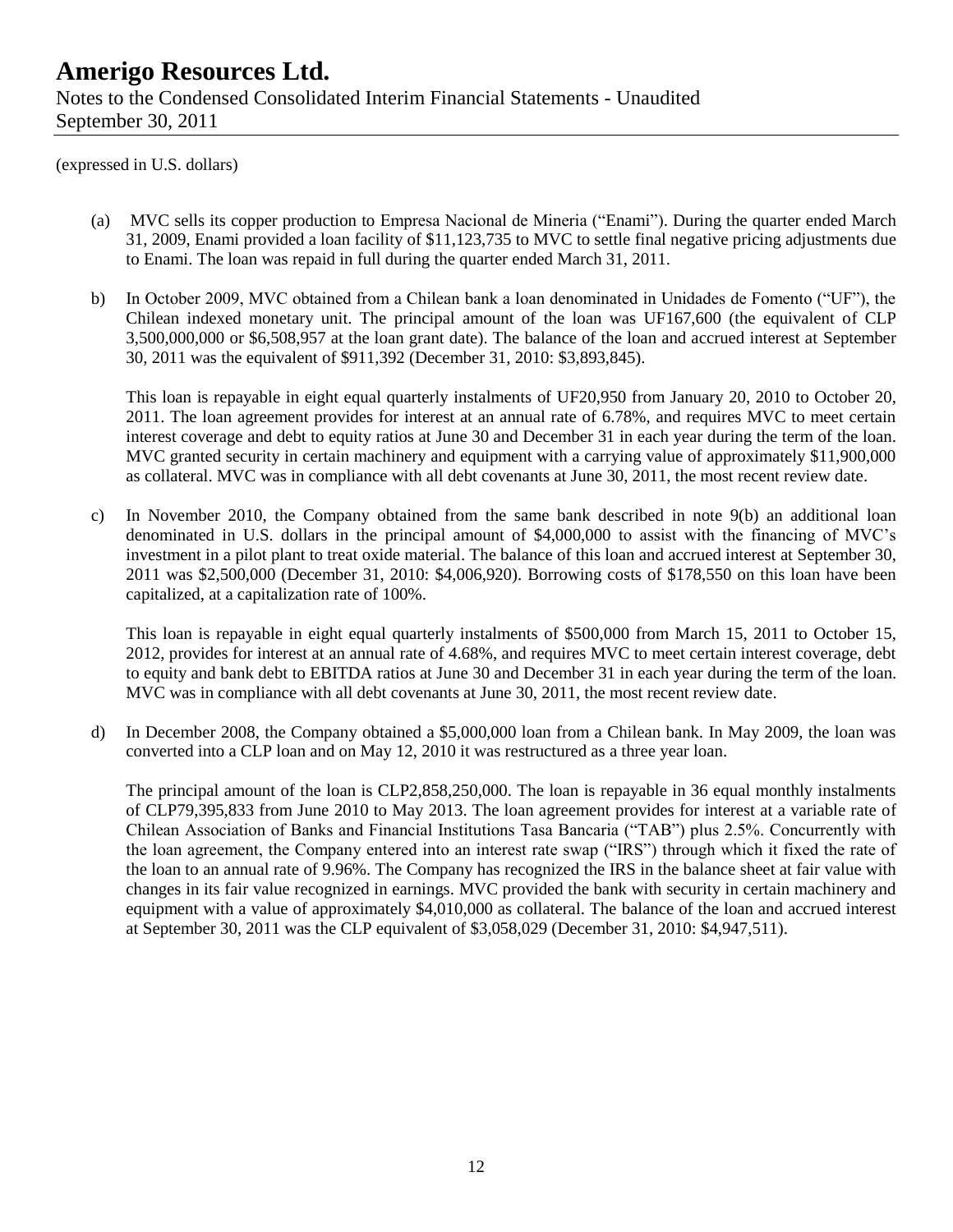(expressed in U.S. dollars)

- e) The Company entered into an agreement with a Chilean bank to secure a revolving working capital line of credit for up to \$20 million or its equivalent in CLP (the "Line of Credit"). The Line of Credit has a term to July 4, 2014 and provides for interest at a variable rate of TAB plus an applicable margin for borrowings in CLP and interest at a variable rate of LIBOR-30 days plus a Banco de Chile margin plus an applicable margin, for borrowings in US dollars. Current borrowing rates would be 0.62% per month on CLP draws and 2.09% per annum on US dollar draws. The Line of Credit requires MVC to meet minimum quarterly equity, debt to equity and maximum debt ratios. MVC was in compliance with these covenants at September 30, 2011.
- f) Minera Valle Central Generacion S.A. ("MVC-Generacion"), a fully-owned subsidiary, has an overdraft facility with a Chilean bank for up to CLP\$272,000,000 (September 30, 2011 equivalent to \$521,312). The facility is renewable every 90 days; its next renewable date is December 27, 2011. Interest rate on this facility is charged at a rate of 0.59% per month.

### **10 Related party transactions**

(a) Royalties to related parties

Amerigo holds its interest in MVC through Amerigo International Holdings Corp. ("Amerigo International"). Amerigo International is controlled by Amerigo except for certain outstanding Class A shares with a book value of \$1,000. The Class A shares are owned indirectly by the President and Chief Executive Officer, an associate of the President and Chief Executive Officer, a former director and an associate of a former director of Amerigo, and were issued in order to structure a more tax-efficient manner of paying the royalty obligation (the "Royalty") owing to the director and former director, who transferred to the Company the rights to purchase the interest in MVC.

In accordance with the articles of Amerigo International, the holders of the Class A shares are not entitled to any dividend or to other participation in the profits of Amerigo International, except for a total royalty dividend, if declared by the directors of Amerigo International, in an amount equal to the amount of the Royalty.

The Royalty is calculated as follows:

- \$0.01 for each pound of copper equivalent produced by MVC or any successor entity to MVC if the price of copper is under \$0.80, or
- \$0.015 for each pound of copper equivalent produced by MVC or any successor entity to MVC if the price of copper is \$0.80 or more.

The Royalty is a derivative financial instrument. This liability is measured at fair value, with changes in fair value recorded in profit for the period. The fair value of the liability at September 30, 2011 is \$5,563,355 (December 31, 2010: \$6,006,429).

For MVC production up to the end of 2010, the Royalty was paid as a royalty dividend on the Class A shares of Amerigo International. During the nine months ended September 30, 2011, Royalties totalling \$535,949 were paid or accrued to the Amerigo International Class A shareholders on production in the period (2010: \$323,648). At September 30, 2011, \$63,823 of this amount remained outstanding (December 31, 2010: \$67,064).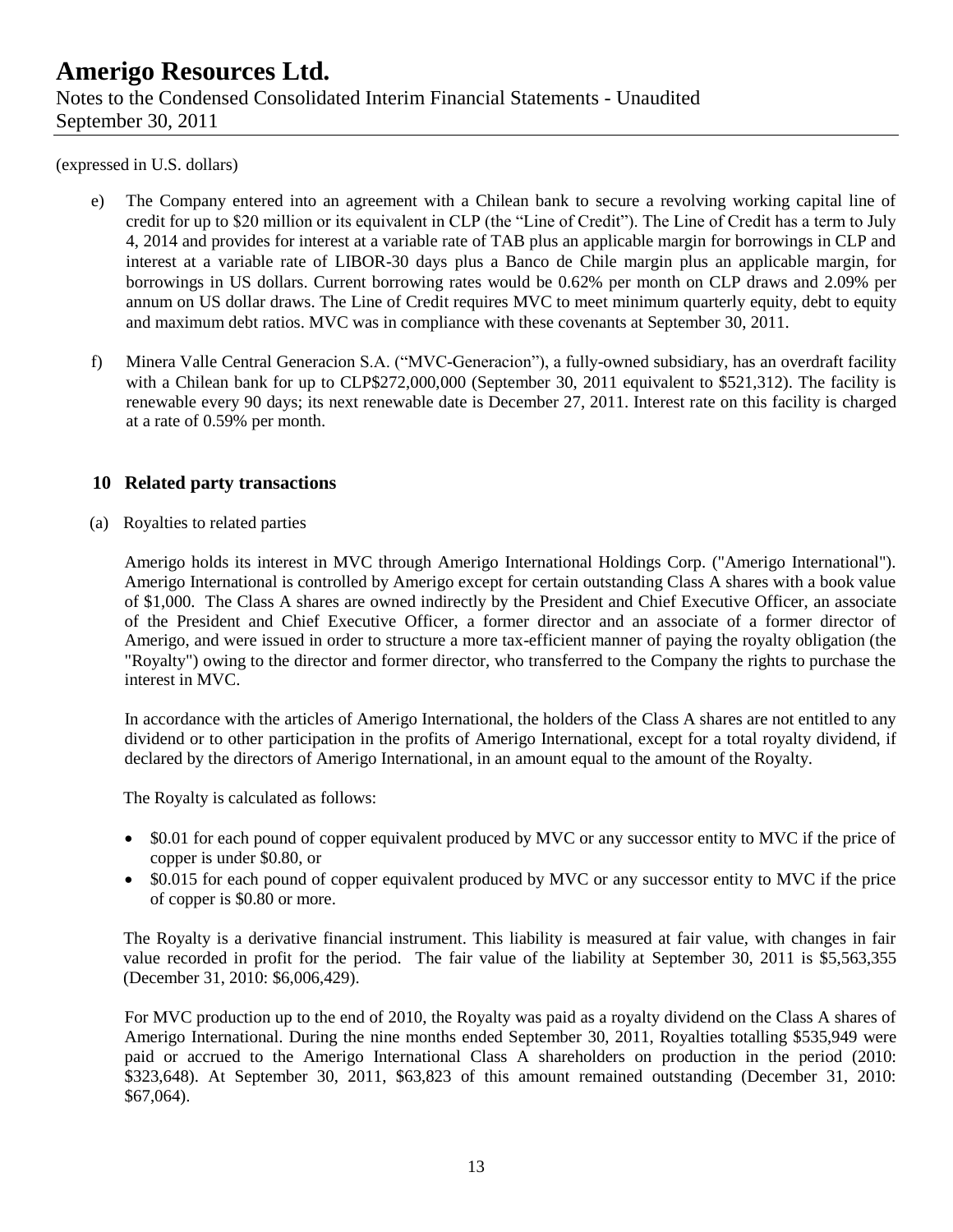Notes to the Condensed Consolidated Interim Financial Statements - Unaudited September 30, 2011

#### (expressed in U.S. dollars)

(b) Purchases of goods and services

The Company's related parties consist of companies owned by executive officers and directors, as follows:

|                                   | Nature of transactions |
|-----------------------------------|------------------------|
| Zeitler Holdings Corp.            | Management             |
| Michael J. Kuta Law Corporation   | Management             |
| Delphis Financial Strategies Inc. | Management             |

The Company incurred the following fees in connection with companies owned by executive officers and directors. Transactions have been measured at the exchange amount which is determined on a cost recovery basis.

|                 | Nine months<br>ended<br>September 30,<br>2011<br>\$ | Nine months<br>ended<br>September 30,<br>2010<br>\$ |  |
|-----------------|-----------------------------------------------------|-----------------------------------------------------|--|
| Management fees | 498,813                                             | 355,963                                             |  |

#### (c) Key management compensation

The remuneration of directors and other members of key management during the nine months ended September 30, 2011 and 2010 were as follows:

|                                | Nine months<br>ended<br>September 30,<br>2011<br>\$ | Nine months<br>ended<br>September 30,<br>2010<br>\$ |
|--------------------------------|-----------------------------------------------------|-----------------------------------------------------|
| Management and directors' fees | 656,588                                             | 423,777                                             |
| Share-based payments           | 1,578,614                                           | 966,618                                             |
|                                | 2,235,202                                           | 1,390,395                                           |

Share-based payments are the fair value of options vested to key management personnel.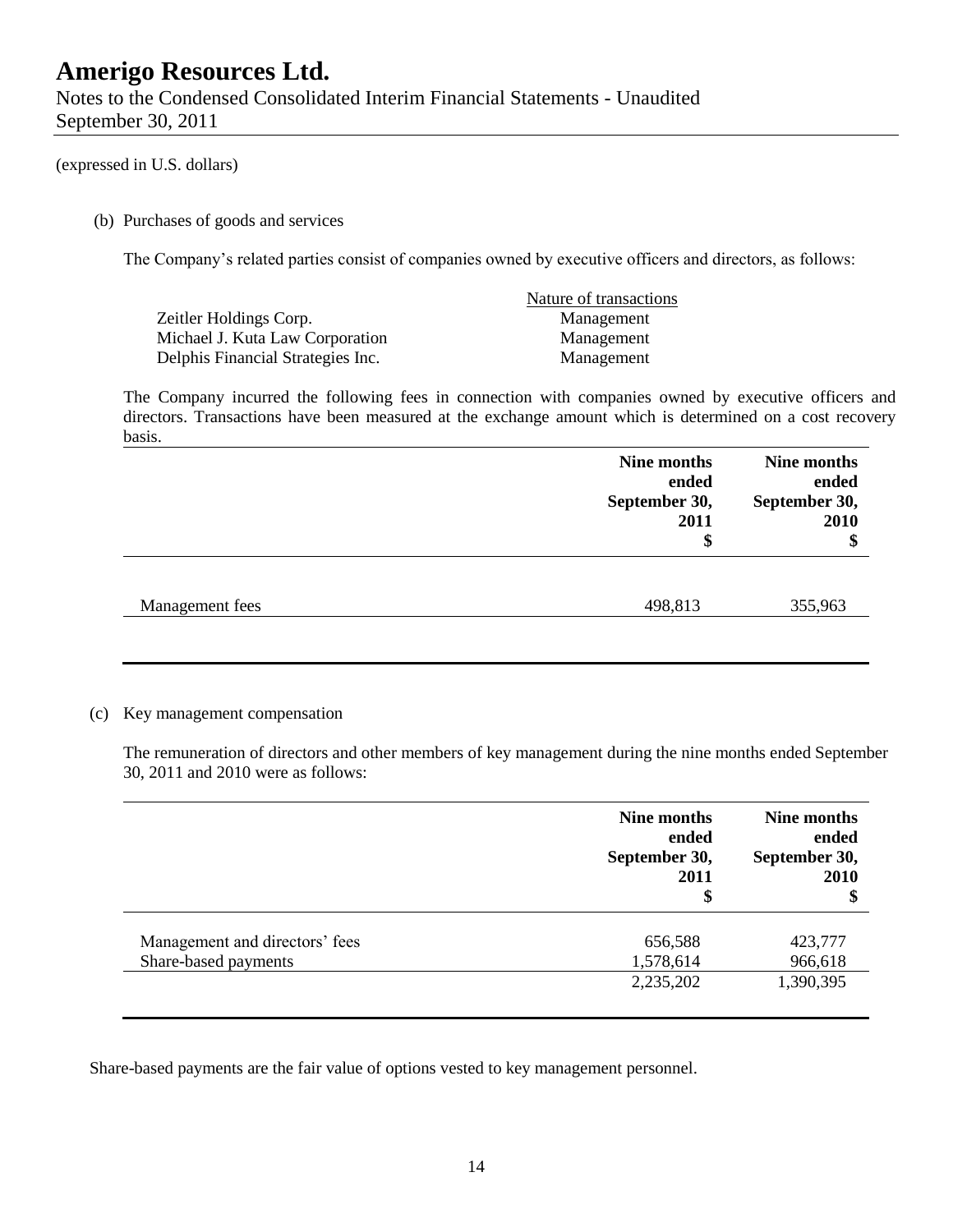(expressed in U.S. dollars)

### **11 Equity**

a) Share capital

Authorised share capital consists of an unlimited number of common shares without par value.

b) Share options

The weighted average fair value of the share options granted in the period was estimated at Cdn\$0.45 per option (2010: Cdn\$0.36) at the grant date based on the Black-Scholes option-pricing model using the following assumptions:

|                                 | 2011<br>\$ | 2010<br>¢<br>Φ |
|---------------------------------|------------|----------------|
| Weighted average share price    | 1.28       | 0.70           |
| Weighted average exercise price | 1.28       | 0.70           |
| Dividend yield                  | 3.16%      |                |
| Risk free interest rate         | 2.29%      | 2.19%          |
| Expected life                   | 3.61       | 4.03           |
| Expected volatility             | 67.93%     | 66.50%         |

Expected volatility is based on historical share price volatility for a term of 3.61 years prior to the date of grant.

Outstanding share options:

|                        | <b>September 30, 2011</b> |                                                   | <b>December 31, 2010</b> |                                                   |  |
|------------------------|---------------------------|---------------------------------------------------|--------------------------|---------------------------------------------------|--|
|                        | <b>Share</b><br>options   | Weighted<br>average<br>exercise<br>price<br>Cdn\$ | <b>Share</b><br>options  | Weighted<br>average<br>exercise<br>price<br>Cdn\$ |  |
| At start of the period | 9,010,000                 | 1.38                                              | 6,670,000                | 1.61                                              |  |
| Granted                | 3,200,000                 | 1.28                                              | 3,195,000                | 0.70                                              |  |
| Exercised              | (780,000)                 | 0.33                                              | (650,000)                | 0.31                                              |  |
| Forfeited              |                           |                                                   | (50,000)                 | 2.29                                              |  |
| Expired                | (1,360,000)               | 2.69                                              | (155,000)                | 1.69                                              |  |
| At end of the period   | 10,070,000                | 1.25                                              | 9,010,000                | 1.38                                              |  |
| Vested and exercisable | 9,270,000                 | 1.25                                              | 9,010,000                | 1.38                                              |  |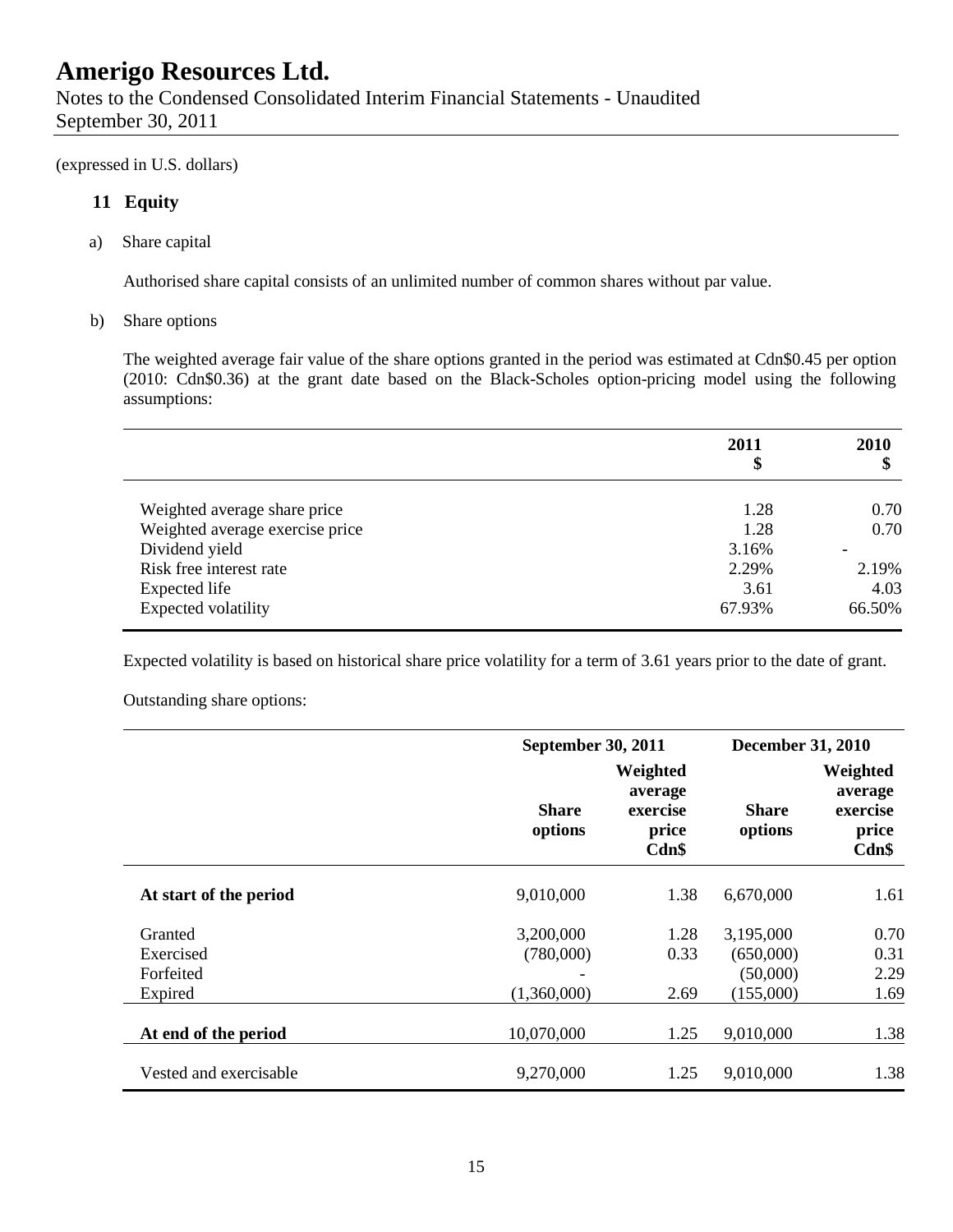#### (expressed in U.S. dollars)

Information relating to share options outstanding at September 30, 2011 is as follows:

| Outstanding<br>share options<br>(in 000's) | <b>Vested stock</b><br>options<br>(in 000's) | <b>Price range</b><br>Cdn\$ | Weighted<br>average<br>exercise price<br>on<br>outstanding<br>options<br>Cdn\$ | Weighted<br>average<br>exercise price<br>on vested<br>options<br>\$ | Weighted<br>average<br>remaining<br>life<br>of<br>outstanding<br>options<br>(months) |
|--------------------------------------------|----------------------------------------------|-----------------------------|--------------------------------------------------------------------------------|---------------------------------------------------------------------|--------------------------------------------------------------------------------------|
| 1,000,000                                  | 1,000,000                                    | $0.31 - 0.69$               | 0.35                                                                           | 0.35                                                                | 2.55                                                                                 |
| 3,165,000                                  | 3,165,000                                    | $0.70 - 0.91$               | 0.70                                                                           | 0.70                                                                | 3.43                                                                                 |
| 3,200,000                                  | 2,400,000                                    | $0.92 - 1.73$               | 1.28                                                                           | 1.28                                                                | 4.46                                                                                 |
| 1,035,000                                  | 1,035,000                                    | 1.74-2.18                   | 2.13                                                                           | 2.13                                                                | 1.47                                                                                 |
| 1,670,000                                  | 1,670,000                                    | 2.19-2.23                   | 2.23                                                                           | 2.23                                                                | 0.41                                                                                 |
| 10,070,000                                 | 9,270,000                                    |                             | 1.25                                                                           | 1.25                                                                | 2.97                                                                                 |

The weighted average remaining life of vested options at September, 2011 was 2.97 years.

Further information about share options is as follows:

|                                    | Nine months<br>ended<br><b>September</b><br>30, 2011 | Nine months<br>ended<br><b>September</b><br>30, 2010<br>\$ |
|------------------------------------|------------------------------------------------------|------------------------------------------------------------|
| Total compensation cost recognized | 1,629,537                                            | 1,029,448                                                  |

### **12 Segment information**

Operating segments are based on the reports reviewed by the board of directors that are used to make strategic decisions. The Company has one operating segment, the production of copper concentrates with the production of molybdenum concentrates as a by-product.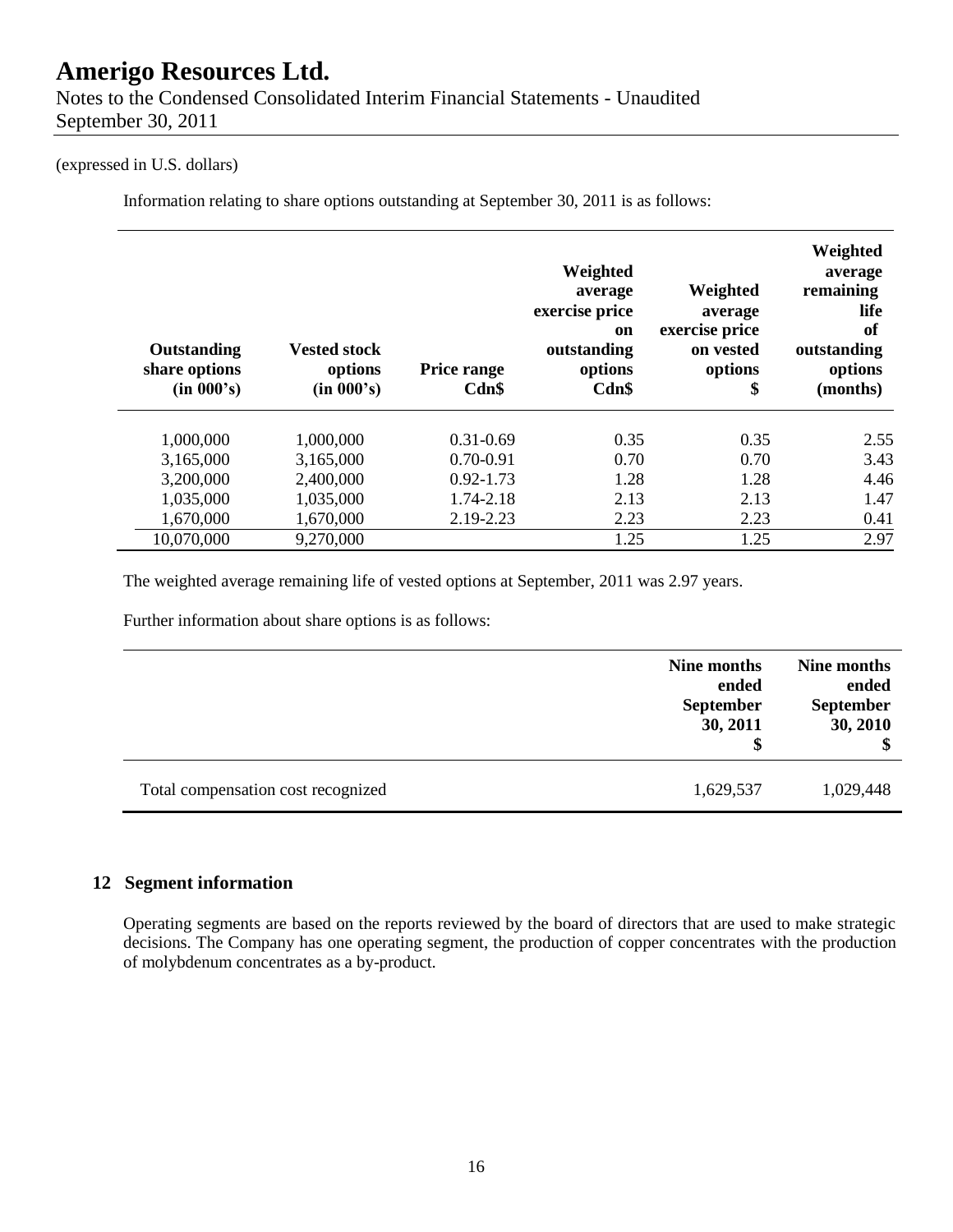Notes to the Condensed Consolidated Interim Financial Statements - Unaudited September 30, 2011

## (expressed in U.S. dollars)

The geographic distribution of non-current assets is as follows:

|        | <b>Property, plant and equipment</b> |             | Other                                |                          |
|--------|--------------------------------------|-------------|--------------------------------------|--------------------------|
|        | September 30, 2011                   |             | December 31, 2010 September 30, 2011 | <b>December 31, 2010</b> |
| Chile  | 129,270,485                          | 140,346,816 | 15,269,269                           | 32,943,530               |
| Canada | 401,285                              | 326,827     | 1,147,136                            | 1,887,615                |
|        | 129,671,770                          | 140,673,643 |                                      | 34,831,145               |

All of the Company's revenue originates in Chile.

The Company's sales to one customer represent 94% of reported revenue (2010: 88%).

## **13 Expenses by nature**

|                               | Three months<br>ended<br>September 30,<br>2011<br>\$ | Three months<br>ended<br>2010<br>\$ | Nine months<br>ended<br>September 30, September 30,<br>2011<br>\$ | Nine months<br>ended<br>September 30,<br>2010<br>\$ |
|-------------------------------|------------------------------------------------------|-------------------------------------|-------------------------------------------------------------------|-----------------------------------------------------|
| Production costs              | 23,082,385                                           | 20,731,896                          | 66,910,111                                                        | 55,436,765                                          |
| El Teniente royalty           | 10,817,627                                           | 8,733,791                           | 31,809,604                                                        | 22,777,822                                          |
| Depreciation and amortisation | 3,501,761                                            | 3,120,509                           | 10,317,956                                                        | 8,358,338                                           |
| Administration                | 1,010,817                                            | 718,559                             | 2,872,770                                                         | 2,149,730                                           |
| Transportation                | 402,722                                              | 412,059                             | 1,122,504                                                         | 1,047,941                                           |
| Total cost of sales           | 38,815,312                                           | 33,716,814                          | 113,032,945                                                       | 89,770,596                                          |

The general and administration expenses consist of the following:

|                                            | Three months<br>ended<br>September 30,<br>2011<br>\$ | Three months<br>ended<br>September 30, September 30,<br>2010<br>\$ | Nine months<br>ended<br>2011<br>\$ | Nine months<br>ended<br>September 30,<br>2010<br>\$ |
|--------------------------------------------|------------------------------------------------------|--------------------------------------------------------------------|------------------------------------|-----------------------------------------------------|
| Office and general expenses                | 527,042                                              | 392,198                                                            | 1,075,446                          | 973,253                                             |
| Salaries, management and professional fees | 343,754                                              | 281,322                                                            | 1,097,305                          | 728,837                                             |
| Share-based payment compensation           | 348,964                                              | 11,672                                                             | 1,629,537                          | 1,029,448                                           |
| Royalties to related parties               | 202,613                                              | 216,701                                                            | 535,949                            | 540,349                                             |
| Bad debt expense (Note 14)                 | 1,534,141                                            |                                                                    | 1,534,141                          |                                                     |
|                                            | 2,956,514                                            | 901,893                                                            | 5,872,378                          | 3,271,887                                           |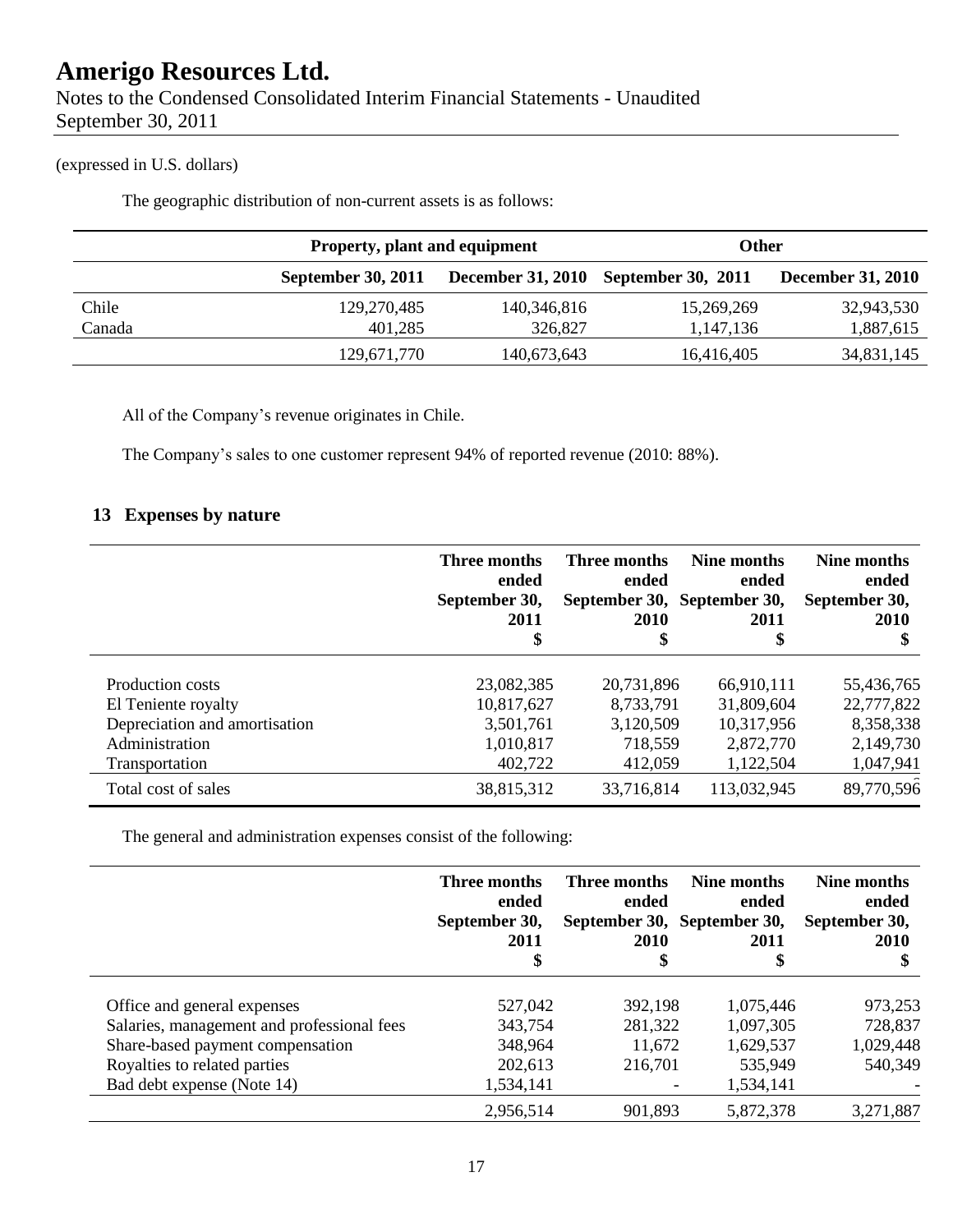Notes to the Condensed Consolidated Interim Financial Statements - Unaudited September 30, 2011

(expressed in U.S. dollars)

#### **14 Bad Debt Expense**

In the quarter ended September 30, 2011, MVC-Generacion accrued a one-time charge of \$1,534,141 against bad debt expense, to fully account for the outstanding amounts due from a Chilean company for power sales to a client that has formally initiated bankruptcy proceedings in Chile. Any amounts recovered in the future from these proceedings will be recognized in earnings.

## **15 Other losses (gains)**

|                               | Three months<br>ended<br>September 30,<br>2011<br>\$ | Three months<br>ended<br><b>2010</b> | Nine months<br>ended<br>September 30, September 30,<br>2011<br>\$ | Nine months<br>ended<br>September 30,<br><b>2010</b><br>\$ |
|-------------------------------|------------------------------------------------------|--------------------------------------|-------------------------------------------------------------------|------------------------------------------------------------|
| Foreign exchange loss (gains) | 1,181,474                                            | (3,029,574)                          | 605,275                                                           | (1,385,407)                                                |
| Other                         | (155,765)                                            | 152,664                              | (587, 973)                                                        | (450, 195)                                                 |
|                               | 1,025,709                                            | (2,876,910)                          | 17,302                                                            | (1,835,602)                                                |

### **16 Supplementary cash flow information**

|                                                                        | 2011<br>\$ | 2010<br>\$ |
|------------------------------------------------------------------------|------------|------------|
| (a) Interest and taxes paid                                            |            |            |
| Interest paid                                                          | 167,799    | 757,066    |
| Tax installments paid                                                  | 1,930,630  | 1,007,456  |
| (b) Other                                                              |            |            |
| Change in accounts payable related to the acquisition of plant and     |            |            |
| equipment                                                              | 813,759    | (20,960)   |
| Cash paid during the period for royalties to non-controlling interests | 539,190    | 530,493    |

### **17 Commitments**

#### Operating lease commitments

The Company has entered into a joint lease agreement together with an unrelated corporation, for the lease of office premises in Vancouver. The commencement date of the lease is August 1, 2011, for a five year term. The Company's share of basic rent commitments for the duration of the contract is approximately Cdn\$414,200.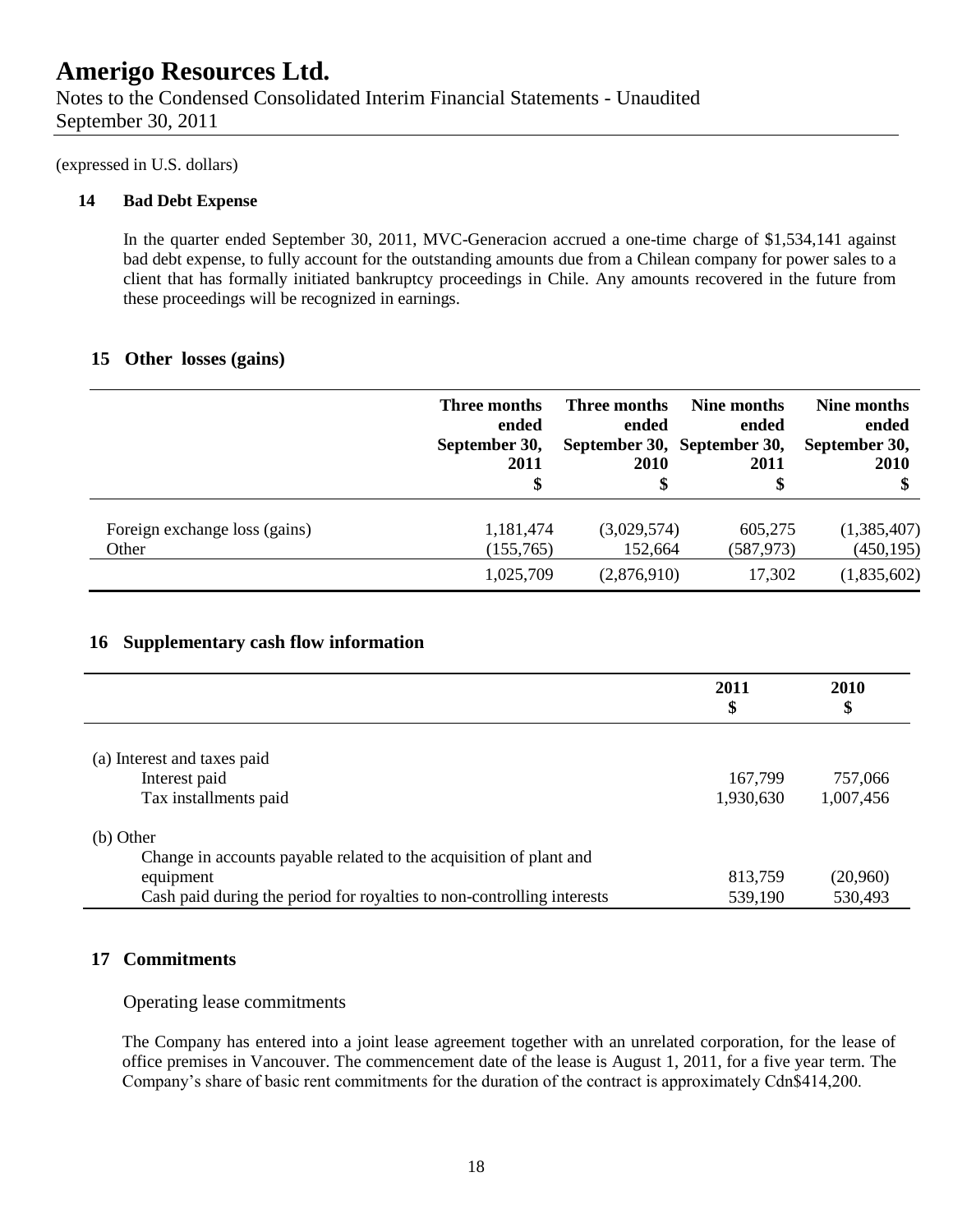(expressed in U.S. dollars)

### **18 Subsequent events**

On November 2, 2011, the Company declared a semi-annual dividend of Cdn\$0.02 per share, payable on November 30, 2011 to shareholders of record as of November 15, 2011.

#### **19 Adoption of IFRS**

The following paragraphs explain the significant differences between Canadian GAAP and the current IFRS accounting policies applied by the Company. These differences result in the adjustments presented in the financial statements contained in this note.

- Note 1. The Company has a royalty payable to certain related parties (Note 10(a)). The Company originally entered into this arrangement as consideration for the rights to purchase its interest in MVC. Under Canadian GAAP, the royalty interest was accounted for as a minority interest, measured at a nominal amount of \$1,000. Under IFRS, the royalty is a derivative financial instrument and the flow of royalties estimated to be payable to related parties to 2021 needs to be measured as such, through the recognition of a liability in the Company's statement of financial position. This liability has been recorded at fair value, with changes in fair value recorded in profit for the period.
- Note 2. Under Canadian GAAP, the Company and all of its subsidiaries had a U.S. dollar measurement currency. Under IFRS, the functional currencies of the Company and MVC are the Canadian dollar and Chilean peso, respectively. The Company's presentation currency remains the U.S. dollar. The current rate method is required to be applied to all entities where the functional currency is different from the presentation currency, resulting in an adjustment on transition to IFRS.
- Note 3. On transition to IFRS, the cost of MVC's plant and equipment was deemed to be the previous Chilean GAAP revaluated amount. Additionally, plant and equipment was analyzed on a component-level, based on the significance of components to total cost. Depreciation timeframes were established for significant components.
- Note 4. Tax effect of IFRS adjustments Adjustments were recorded related to the income tax impact of the Canadian GAAP to IFRS reconciling differences.
- Note 5. Under Canadian GAAP, the Company recorded stock based compensation on a straight-line basis over the vesting period. Under IFRS, the Company records share based compensation for each tranche within an option grant over the vesting period of the corresponding tranche.
- Note 6. Certain balances and transactions have been reclassified within the statements of financial position and statements of comprehensive income (loss), respectively.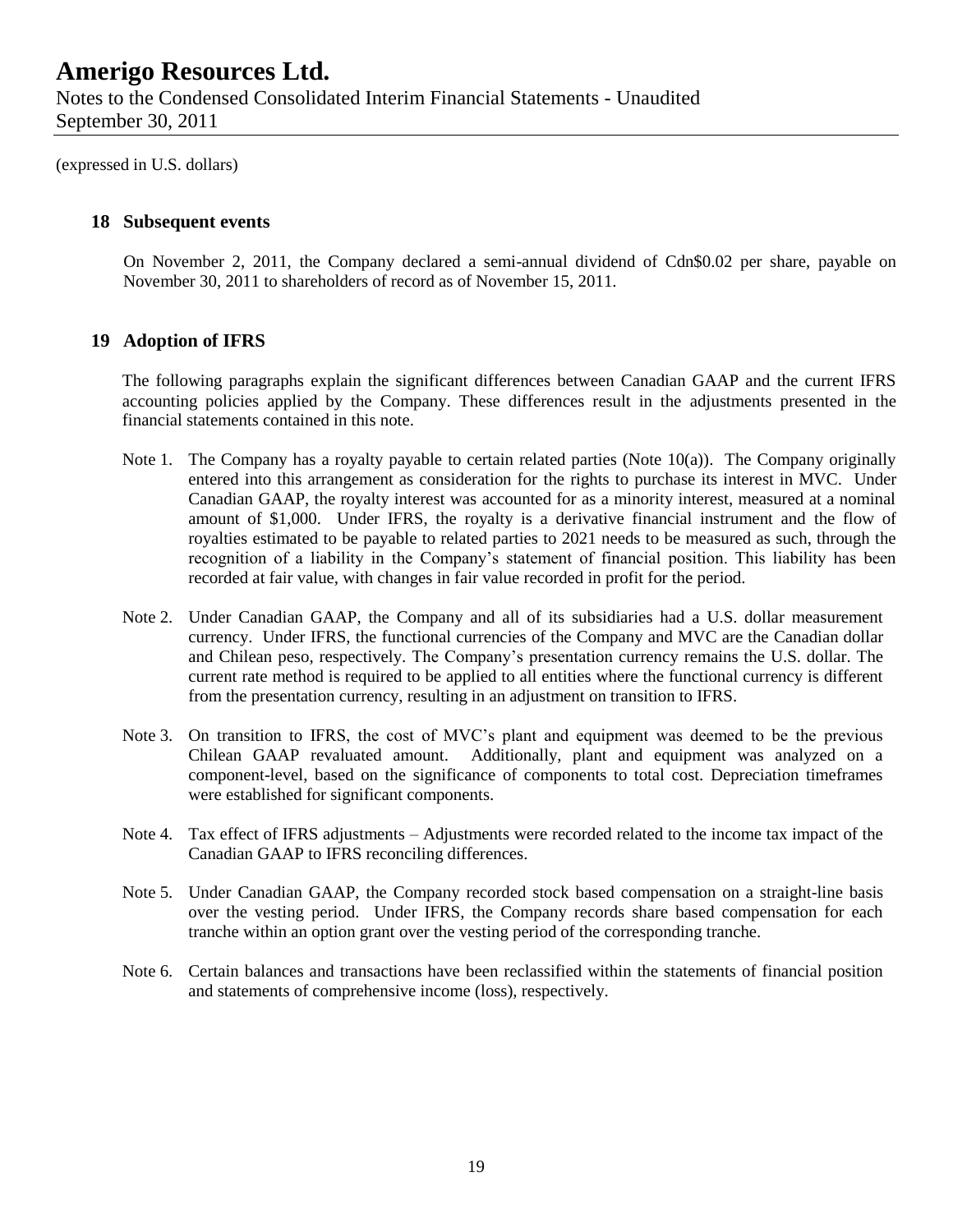Notes to the Condensed Consolidated Interim Financial Statements - Unaudited September 30, 2011

## (expressed in U.S. dollars)

## *Reconciliations of the statements of financial position*

Reconciliations between the Canadian GAAP and IFRS consolidated statements of financial position at September 30, 2010 are provided below:

|                                                             |                | September 30,<br>2010   | <b>Impact</b>          | Transition September 30, 2010<br>(IFRS) |
|-------------------------------------------------------------|----------------|-------------------------|------------------------|-----------------------------------------|
|                                                             | <b>Note</b>    | (Canadian<br>GAAP)      | \$                     | \$                                      |
| <b>Assets</b>                                               |                |                         |                        |                                         |
| <b>Current assets</b>                                       |                |                         |                        |                                         |
| Cash and cash equivalents                                   |                | 17,796,388              |                        | 17,796,388                              |
| Trade and other receivables                                 |                | 19,406,107              |                        | 19,406,107                              |
| <b>Inventories</b>                                          |                | 7,393,365               |                        | 7,393,365                               |
|                                                             |                | 44,595,860              |                        | 44,595,860                              |
| <b>Non-current assets</b>                                   |                |                         |                        |                                         |
| Available-for-sale financial assets                         |                | 8,395,770               |                        | 8,395,770                               |
| Property, plant and equipment                               | 3              | 124,066,492             | 11,122,558             | 135,189,050                             |
| Intangible assets                                           | $\mathbf{1}$   | 6,206,783               | 2,947,568              | 9,154,351                               |
| Other non-current assets                                    | 6              | 80,315                  |                        | 80,315                                  |
| <b>Total assets</b>                                         |                | 183,345,220             | 14,070,126             | 197,415,346                             |
| <b>Liabilities</b>                                          |                |                         |                        |                                         |
| <b>Current liabilities</b>                                  |                |                         |                        |                                         |
| Trade and other payables                                    |                | 11,703,126              |                        | 11,703,126                              |
| El Teniente royalty payable                                 |                | 9,648,153               |                        | 9,648,153                               |
| Current income tax liabilities                              |                | 25,996                  |                        | 25,996                                  |
| Royalties to related parties                                | $\mathbf{1}$   |                         | 514,469                | 514,469                                 |
| <b>Borrowings</b>                                           |                | 9,253,169               |                        | 9,253,169                               |
|                                                             |                | 30,630,444              | 514,469                | $\overline{31,}144,913$                 |
| <b>Non-current liabilities</b>                              |                |                         |                        |                                         |
| Borrowings                                                  |                | 4,460,727               |                        | 4,460,727                               |
| Trade and other payables                                    |                | 1,620,578               |                        | 1620,578                                |
| Royalties to related parties<br>Asset retirement obligation | $\mathbf{1}$   | 5,768,698               | 5,273,307              | 5,273,307<br>5,768,698                  |
| Deferred income tax liability                               | 4              | 11,937,517              | 130,954                | 12,068,471                              |
| Non-controlling interest                                    | $\mathbf{1}$   | 1,000                   | (1,000)                |                                         |
| <b>Total Liabilities</b>                                    |                | 54,418,964              | 5,917,730              | 60,336,694                              |
|                                                             |                |                         |                        |                                         |
| <b>Equity</b>                                               |                |                         |                        |                                         |
| Share Capital                                               |                | 77,166,170              |                        | 77,166,170                              |
| Other reserves                                              | 5<br>$1 - 5$   | 3,502,969               | 152,852                | 3,655,821                               |
| Retained earnings<br>Accumulated other comprehensive income | $\overline{c}$ | 43,216,158<br>5,040,959 | 2,468,250<br>5,531,294 | 45,684,408<br>10,572,253                |
| Total equity                                                |                | 128,926,256             | 8,152,396              | 137,078,652                             |
| <b>Total equity and liabilities</b>                         |                | 183,345,220             | 14,070,126             | 197,415,346                             |
|                                                             |                |                         |                        |                                         |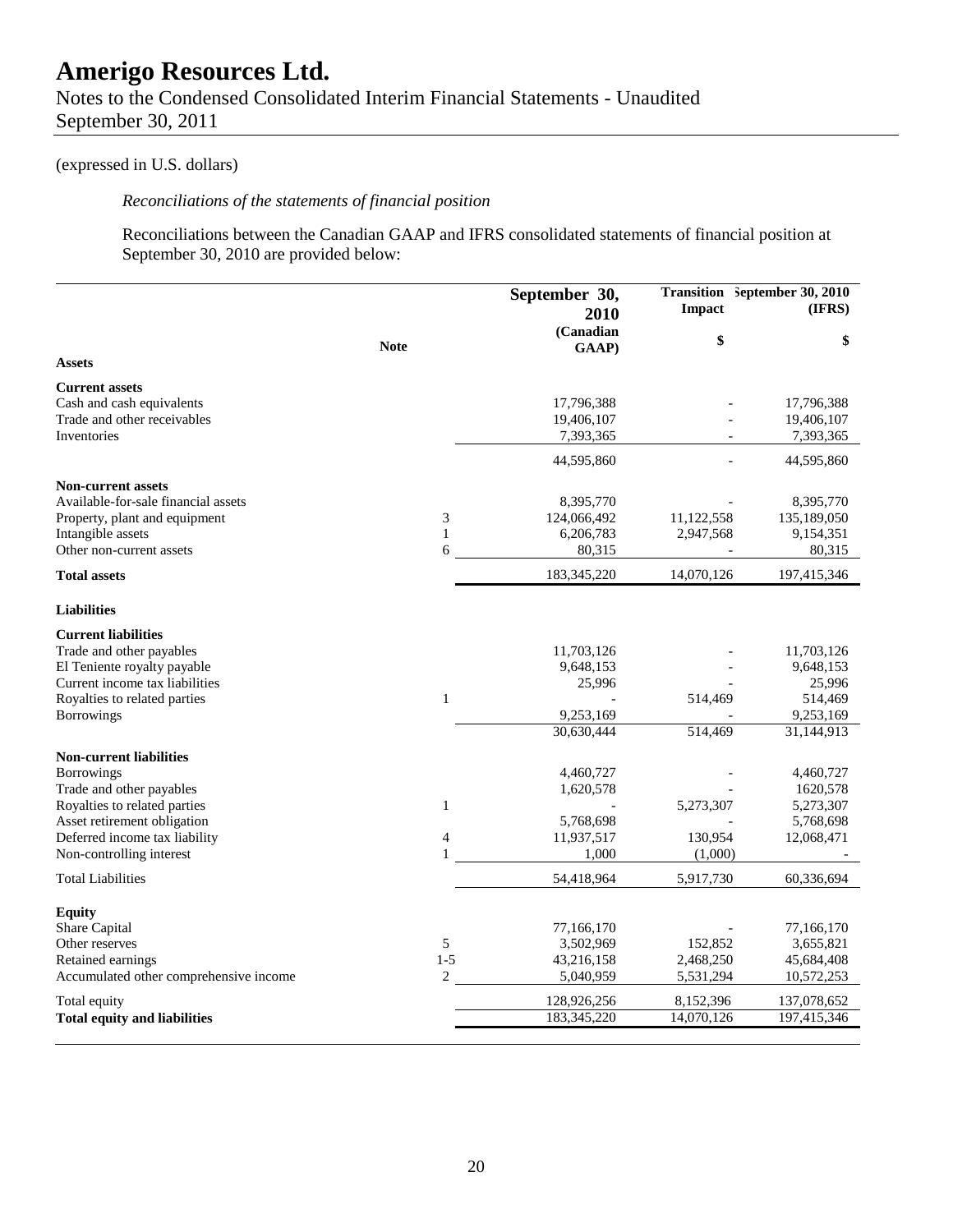Notes to the Condensed Consolidated Interim Financial Statements - Unaudited September 30, 2011

## (expressed in U.S. dollars)

## *Reconciliations of total comprehensive income*

Reconciliations between the Canadian GAAP and IFRS total comprehensive income for the three and nine months ended September 30, 2010 are provided below.

|                                                        |                | Quarter ended<br>September 30, 2010 | <b>Transition</b><br>Impact | Quarter ended<br>September 30, 2010 |
|--------------------------------------------------------|----------------|-------------------------------------|-----------------------------|-------------------------------------|
|                                                        | Note           | (Canadian GAAP)                     | \$                          | (IFRS)<br>\$                        |
|                                                        |                |                                     |                             |                                     |
| <b>Revenue</b>                                         |                | 39,303,405                          |                             | 39,303,405                          |
| <b>Cost of sales</b>                                   | 3,6            | 32,853,439                          | 863,375                     | 33,716,814                          |
| <b>Gross profit</b>                                    |                | 6,449,966                           | (863, 375)                  | 5,586,591                           |
| <b>Other expenses</b>                                  |                |                                     |                             |                                     |
| General and administration                             | 5,6            | 1,183,233                           | (281, 340)                  | 901.893                             |
| Other (gains) losses                                   | 2              | 1,575,778                           | (4,452,688)                 | (2,876,910)                         |
|                                                        |                | 2,759,011                           | (4,734,028)                 | (1,975,017)                         |
| <b>Operating profit</b>                                |                | 3,690,955                           | 3,870,653                   | 7,561,608                           |
| Finance expense                                        | 1,6            | (326, 399)                          | 162,476                     | (163, 923)                          |
| Profit (loss) before tax                               |                | 3,364,556                           | 4,033,129                   | 7,397,685                           |
| Income tax expense                                     | 4              | (1,082,458)                         | (414, 395)                  | 1,496,853                           |
| Profit (loss) for the period                           |                | 2,282,098                           | 3.618,734                   | 5,900,832                           |
| Other comprehensive income (loss)                      | 2              | 1,933,333                           | 12,397,722                  | 14,331,055                          |
| Comprehensive income (loss)                            |                | 4,215,431                           | 16,016,456                  | 20,231,887                          |
|                                                        |                |                                     |                             |                                     |
| Weighted average number of shares outstanding, basic   |                | 170,965,235                         |                             | 170,965,235                         |
| Weighted average number of shares outstanding, diluted |                | 174,317,616                         |                             | 174,317,616                         |
| Earnings (loss) per share                              |                |                                     |                             |                                     |
| Basic and diluted                                      |                | 0.01                                |                             | 0.04                                |
|                                                        |                | Nine months ended                   | <b>Transition</b>           | Nine months ended                   |
|                                                        |                | September 30, 2010                  | <b>Impact</b>               | September 30, 2010                  |
|                                                        | Note           | (Canadian GAAP)                     |                             | (IFRS)                              |
|                                                        |                | \$                                  | \$                          | \$                                  |
| <b>Revenue</b>                                         |                | 101,394,152                         |                             | 101,394,152                         |
| <b>Cost of sales</b>                                   | 3,6            | 87,206,817                          | 2,563,779                   | 89,770,596                          |
| <b>Gross profit</b>                                    |                | 14,187,335                          | (2,563,779)                 | 11,623,556                          |
|                                                        |                |                                     |                             |                                     |
| Other expenses                                         |                |                                     |                             |                                     |
| General and administration<br>Other (gains) losses     | 5,6<br>2       | 3,119,035<br>30,551                 | 152,852<br>(1,866,153)      | 3,271,887<br>(1,835,602)            |
|                                                        |                | 3,149,586                           | (1,713,301)                 | 1,436,285                           |
|                                                        |                | 11,037,749                          | (850, 478)                  | 10,187,271                          |
| <b>Operating profit</b><br>Finance expense             | 1,6            | (1,503,755)                         | 405,134                     | (1,098,621)                         |
| Profit before tax                                      |                | 9,533,994                           | (445, 344)                  | 9,088,650                           |
| Income tax expense                                     | 4              | (1,642,722)                         | 326,376                     | 1,969,098                           |
| Profit (loss) for the period                           |                | 7,891,272                           | (771, 720)                  | 7,119,552                           |
| Other comprehensive income (loss)                      | $\overline{c}$ | 1,370,028                           | 5,531,294                   | 6,901,322                           |
| <b>Comprehensive income (loss)</b>                     |                | 9,261,300                           | 4,759,574                   | 14,020,874                          |
|                                                        |                |                                     |                             |                                     |
| Weighted average number of shares outstanding, basic   |                | 167,092,486                         |                             | 167,092,486                         |
| Weighted average number of shares outstanding, diluted |                | 170,444,867                         |                             | 170,444,867                         |
| Earnings per share                                     |                |                                     |                             |                                     |
| Basic and diluted                                      |                | 0.05                                |                             | 0.05                                |